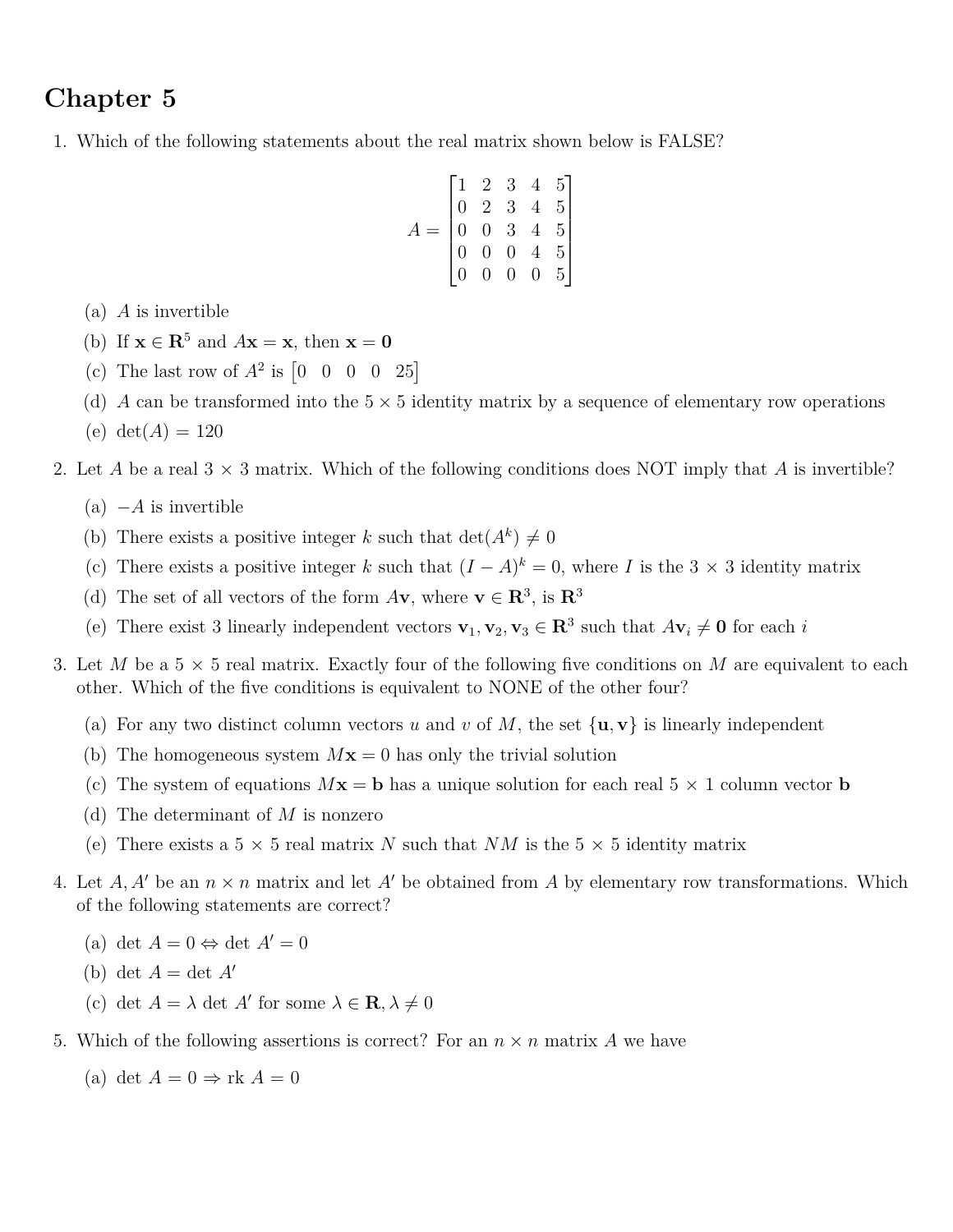- (b) det  $A = 0 \Leftrightarrow \text{rk } A \leq n 1$
- (c) det  $A = 0 \Rightarrow \text{rk } A = n$

6. Which of the following statements holds for all  $n \times n$  matrices  $A, B, C$  and all  $\lambda \in \mathbb{R}$ 

- (a) det  $(A + B) = \det A + \det B$ (b) det  $\lambda A = \lambda$  det A (c) det ((*AB*)*C*) = det *A* det *B* det *C* 7. det  $\lceil$  $\overline{1}$ 1 0 1 2 3 −1 0 1 1 1  $\Big| =$ (a) 2 (b) 4 (c) 6 8. det  $\sqrt{ }$  $\overline{1}$ *λ λ λ λ λ λ λ λ λ* 1  $\Big| =$ (a) 0 (b) *λ* (c)  $\lambda^3$ 9. det  $\begin{bmatrix} \cos \theta & -\sin \theta \\ \sin \theta & \cos \theta \end{bmatrix}$  $\sin \theta$   $\cos \theta$ 1 = (a)  $\cos 2\theta$ (b) 0 (c) 1 10. Which of the following assertions is (or are) false?
	- (a) det  $A = 1 \Rightarrow A = E$
	- (b) det  $A = 1 \Rightarrow A$  is injective as a map  $\mathbb{R}^n \to \mathbb{R}^n$
	- (c) det  $A = 1 \Rightarrow A$  is surjective as a map  $\mathbb{R}^n \to \mathbb{R}^n$
- 11. Let *A* be an  $n \times n$  matrix and det  $A = 0$ . Then  $Ax = b$  is
	- (a) solvable only for  $b = 0$
	- (b) solvable for all *b*, possibly nonuniquely
	- (c) solvable only for some *b*, and then never uniquely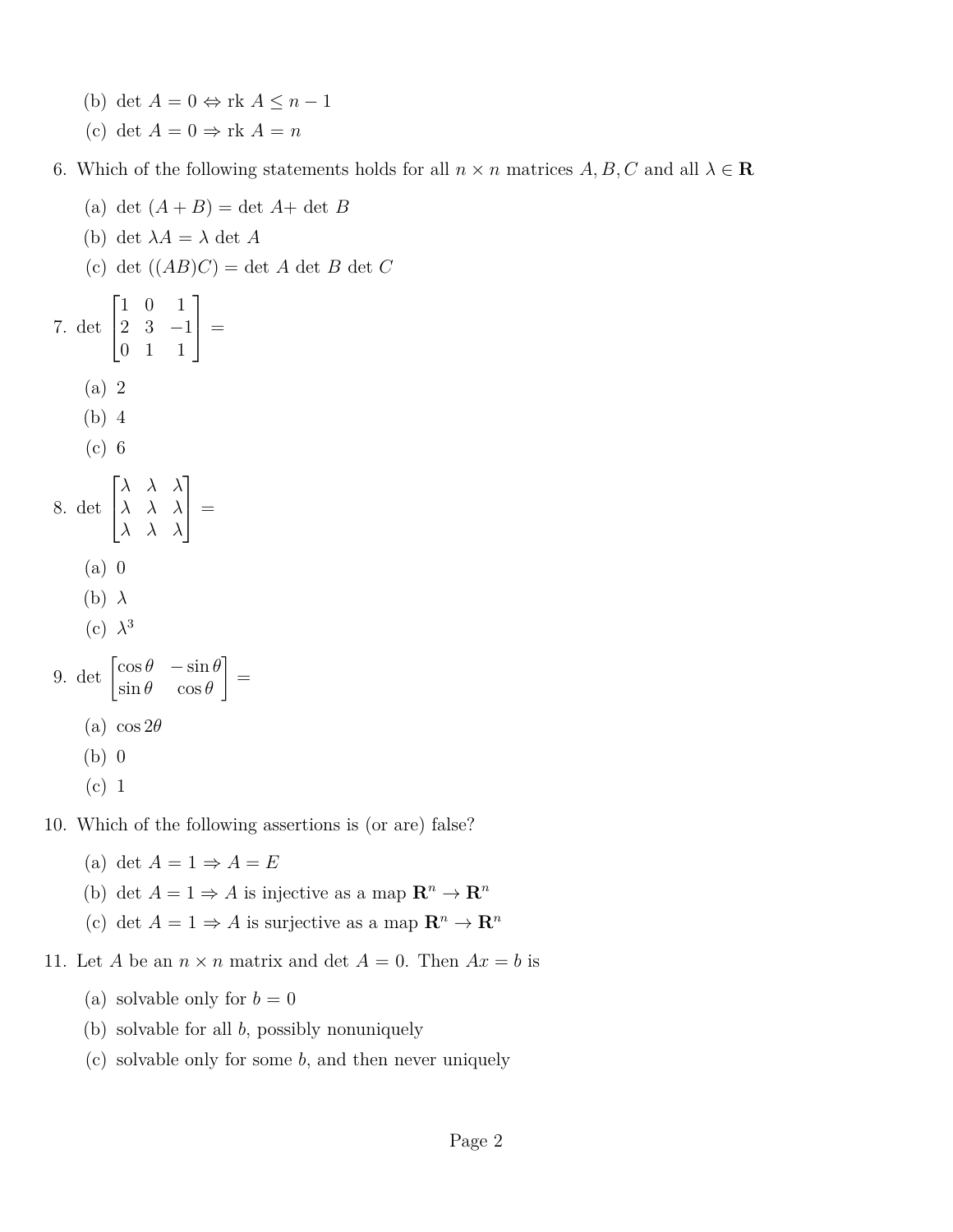12. What is the determinant of  $\begin{bmatrix} 5 & 4 \\ 1 & 3 \end{bmatrix}$ 

- (a) 4
- (b) 11
- (c) 15
- (d) 19

13. What is the determinant of 
$$
\begin{bmatrix} 5 & 1 & 3 \ 1 & 3 & 2 \ 0 & -1 & 1 \end{bmatrix}
$$

- (a) 0
- (b) 15
- (c) 24
- (d) 26

14. What is the determinant of 
$$
\begin{bmatrix} 5 & 0 & 0 \\ 0 & 3 & 0 \\ 0 & 0 & 1 \end{bmatrix}
$$

- (a) 0
- (b) 9
- (c) 15

15. What is the determinant of 
$$
\begin{bmatrix} 5 & 2 & -1 \\ 0 & 3 & 4 \\ 0 & 0 & 1 \end{bmatrix}
$$

- (a) 0
- (b) 6
- (c) 15
- (d) 22

# 16. Which of the following matrices are not invertible?

(a)  $\begin{bmatrix} 2 & -3 \\ 3 & 2 \end{bmatrix}$ (b)  $\begin{bmatrix} -2 & 3 \\ 2 & 3 \end{bmatrix}$ (c)  $\begin{bmatrix} 3 & -3 \\ -2 & 2 \end{bmatrix}$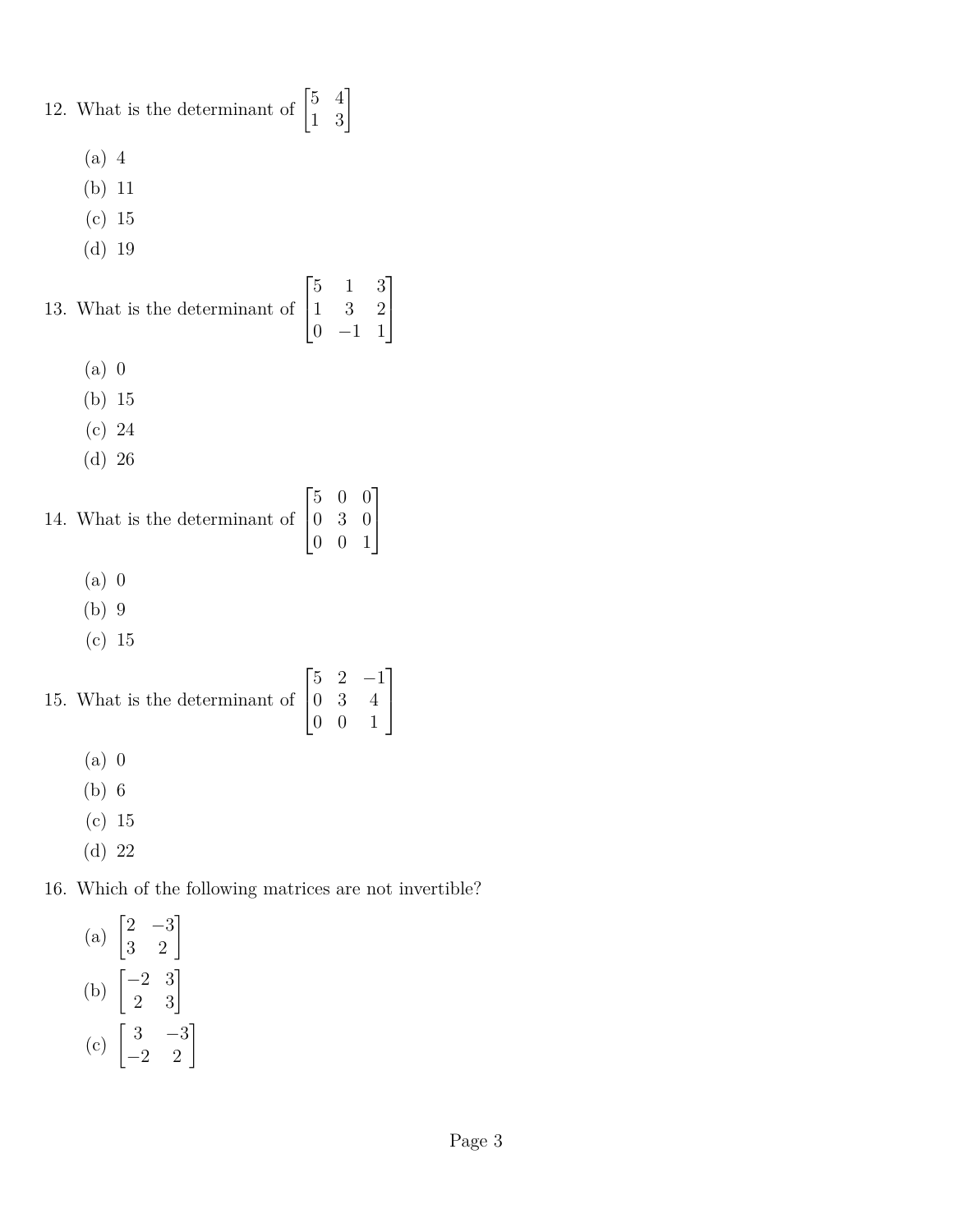(d) 
$$
\begin{bmatrix} 3 & -3 & 3 \ -2 & 2 & -2 \ 0 & 0 & 0 \end{bmatrix}
$$

- (e) More than one of the above
- (f) All of the above have inverses

17. Suppose the determinant of a 2  $\times$  2 matrix *A* is equal to 3. What is the determinant of  $A^{-1}$ 

- $(a) \frac{1}{3}$
- (b) 3
- (c) 9
- (d) Not enough information is given

18. Suppose the determinant of a 2 × 2 matrix *A* is equal to 3. What is the determinant of 5*A*?

- (a) 3
- (b) 9
- (c) 15
- (d) 75
- (e) Not enough information is given
- 19. If *A* is a 2  $\times$  2 matrix, then  $\det(kA)$  is
	- (a) *k* det(*A*)
	- (b) 2*k* det(*A*)
	- (c)  $k^2 \det(A)$
	- (d) Not enough information given
- 20. Which of the following statements is true?
	- (a) If a square matrix has two identical rows then its determinant is zero
	- (b) If the determinant of a matrix is zero, then the matrix has two identical rows
	- (c) Both are true
	- (d) Neither is true
- 21. Suppose the determinant of matrix *A* is zero. How many solutions does the system  $Ax = b$  have?
	- (a) 0
	- (b) 1
	- (c) Infinite
	- (d) Not enough information is given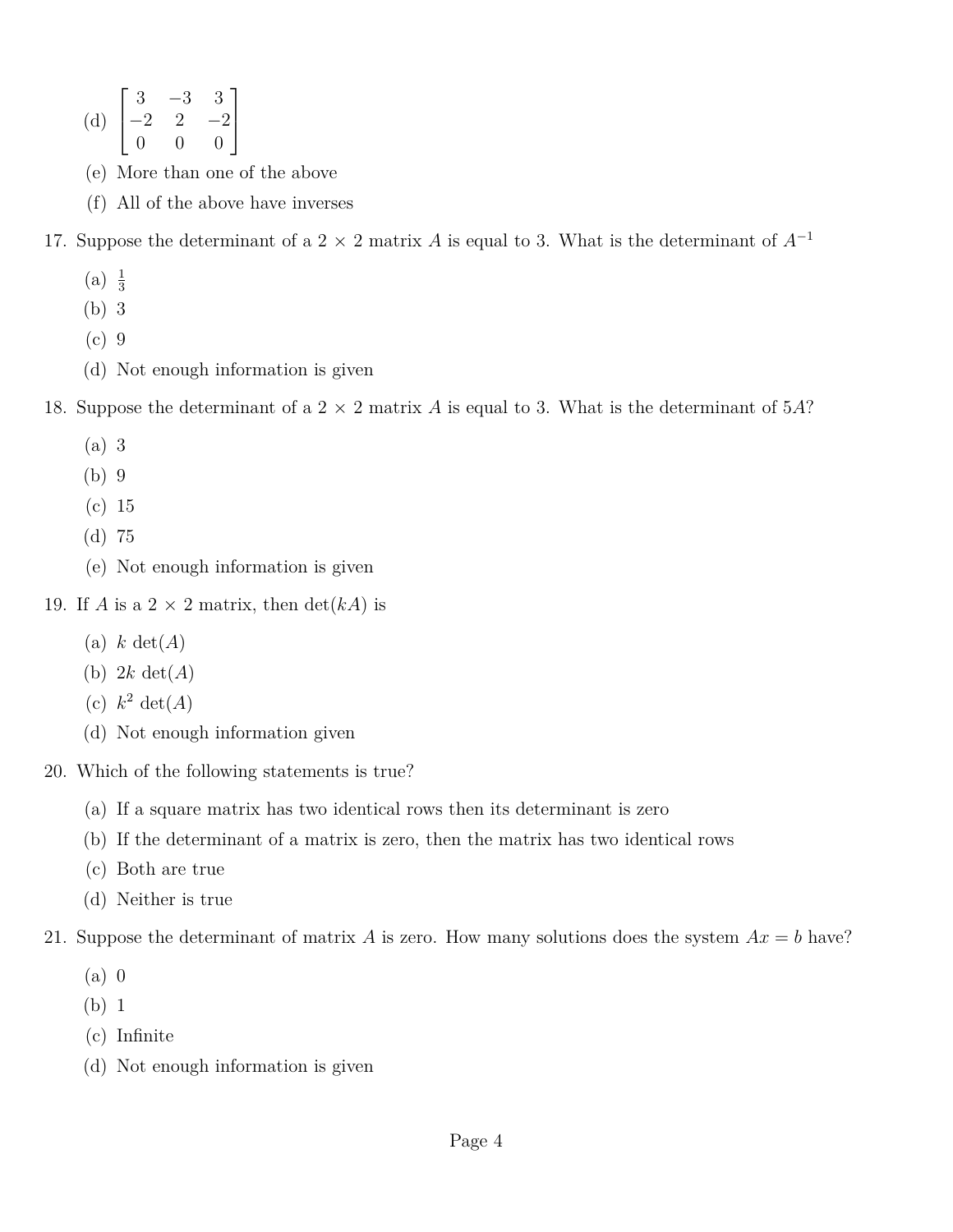- 22. Suppose the determinant of matrix *A* is zero. How many solutions does the system  $Ax = 0$  have?
	- (a) 0
	- (b) 1
	- (c) Infinite
	- (d) Not enough information is given

23. Consider the matrix 
$$
A = \begin{bmatrix} 1 & -1 & 0 & 0 \\ 2 & -1 & 0 & 0 \\ 0 & 0 & 1 & 0 \\ -1 & 1 & 0 & 1 \end{bmatrix}
$$

- (a) The columns are linearly dependent
- (b) The matrix has determinant  $-1$
- (c) The matrix is not invertible
- (d) None of the above
- 24. Assume that B is a 3  $\times$  3 matrix with the property that  $B^2 = B$ . Which of the following statements about the matrix *B* MUST be true:
	- (a) B is invertible
	- (b)  $\det(B) = 0$
	- (c)  $\det(B^5) = \det(B)$
	- (d) None of the above must be true

25. Let 
$$
C = \begin{bmatrix} 2 & -3 & 0 & 3 \\ 0 & -2 & 2 & -3 \\ 0 & 3 & -2 & -3 \\ 0 & -1 & 1 & -2 \end{bmatrix}
$$
. What is det C?  
\n(a) 2  
\n(b) -3  
\n(c) 0  
\n(d) 4  
\n(e)  $-\frac{2}{5}$ 

26. Consider the matrix  $A =$  $\sqrt{ }$  $\overline{1}$ 1 −1 0 0 0 1 2 −1 0 1  $\overline{1}$ 

Which of the following statements is true?

(a) The columns of *A* are linearly dependent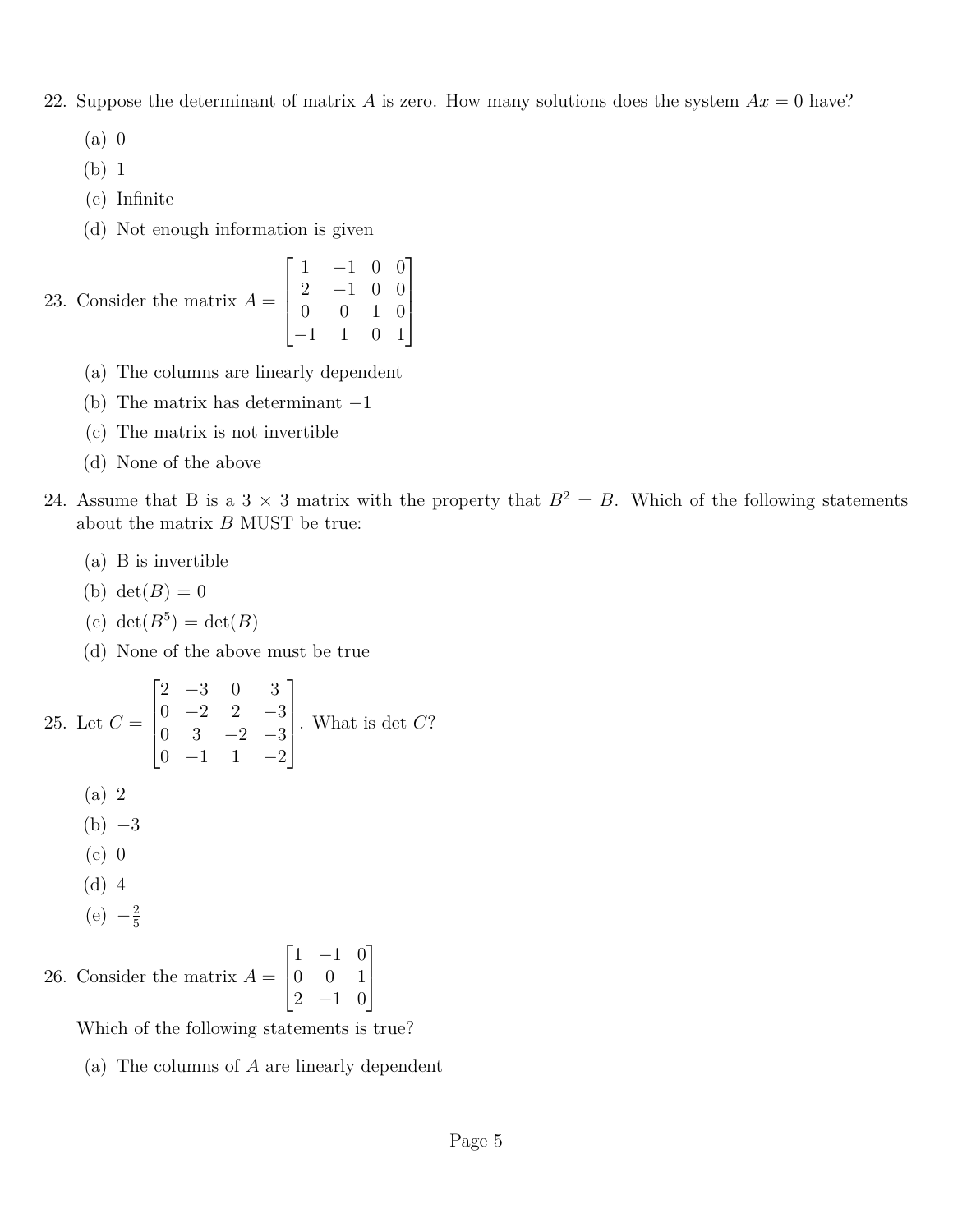(b)  $det(A) = 1$ 

- (c) *A* is not invertible
- (d) None of the above statements apply

27. What is the determinant of the matrix

- $(a) -120$
- $(b) -24$
- (c) 0
- (d) 24
- (e) 120
- 28. Let *A*, *B*, *C* be square invertible matrices satisfying  $AB = B^2C$ . Assume that det  $B = 3$  and det  $C =$ 2. Find a formula for *A* and calculate the determinant of *A*

 $\sqrt{ }$ 

1

 $\overline{\phantom{a}}$ 

 $\Bigg\}$ 

- (a)  $A = BC$ , det  $A = 6$
- (b)  $A = B^3C$ , det  $A = 11$
- (c)  $A = B^2 C B^{-1}$ , det  $A = 6$
- (d)  $A = B^2 C B^{-1}$ , det  $A = 5$
- (e)  $A = B^3C$ , det  $A = 54$
- (f)  $A = BC$ , det  $A = 5$

29. If *A* and *B* are square matrices of size  $n \times n$ , then which of the following statements is not true?

- (a) det  $(AB) = \det (A) \det (B)$
- (b) det  $(kA) = k^n$  det  $(A)$
- (c) det  $(A + B) = \det (A) + \det (B)$
- (d) det  $(A^T) = 1/\text{det}(A^{-1})$

|  | 30. What is the determinant of the matrix $\begin{bmatrix} 1 & 0 & 0 & 0 \\ 100 & 1 & 0 & 0 \\ 100 & 200 & 1 & 0 \\ 100 & 200 & 300 & 1 \end{bmatrix}$ ? |  |  |  |
|--|----------------------------------------------------------------------------------------------------------------------------------------------------------|--|--|--|
|  |                                                                                                                                                          |  |  |  |
|  |                                                                                                                                                          |  |  |  |

- (a) 100
- (b) 200
- (c) 1
- (d) 0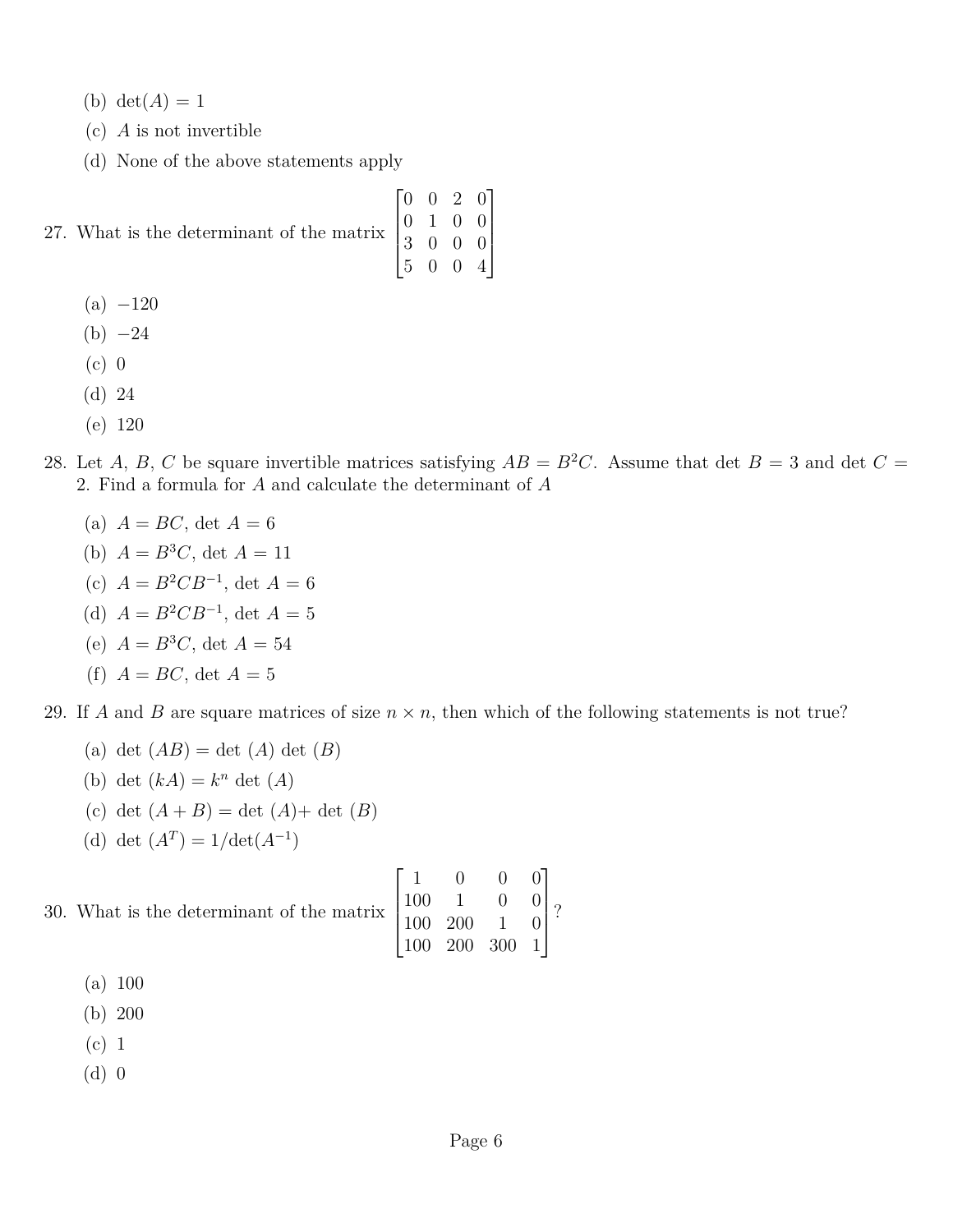- 31. Let *A* be a 5  $\times$  5 matrix with determinant 6. What is the determinant of  $A^{-1}$  (the inverse of *A*)?
	- (a) 25/6
	- (b) 0
	- (c) 1
	- (d) 30
	- (e) 1/6
	- (f) 6
	- (g) Insufficient information to solve the question
- 32. Let *A* be a  $5 \times 5$  matrix with determinant 6, and let *B* be a  $5 \times 5$  matrix with determinant 4. What is the determinant of *AB*?
	- (a) 0
	- (b) 1/4
	- $(c) 1/6$
	- (d) 10
	- (e) 24
	- (f) 1
	- (g) Insufficient information to solve the question
- 33. Let *A* be a  $5 \times 5$  matrix with determinant 6, and let *B* be a  $5 \times 5$  matrix with determinant 4. What is the determinant of  $A + B$ ?
	- (a) 24
	- (b) 1/6
	- (c) 0
	- (d) 1
	- (e) 1/4
	- (f) 10
	- (g) Insufficient information to solve the question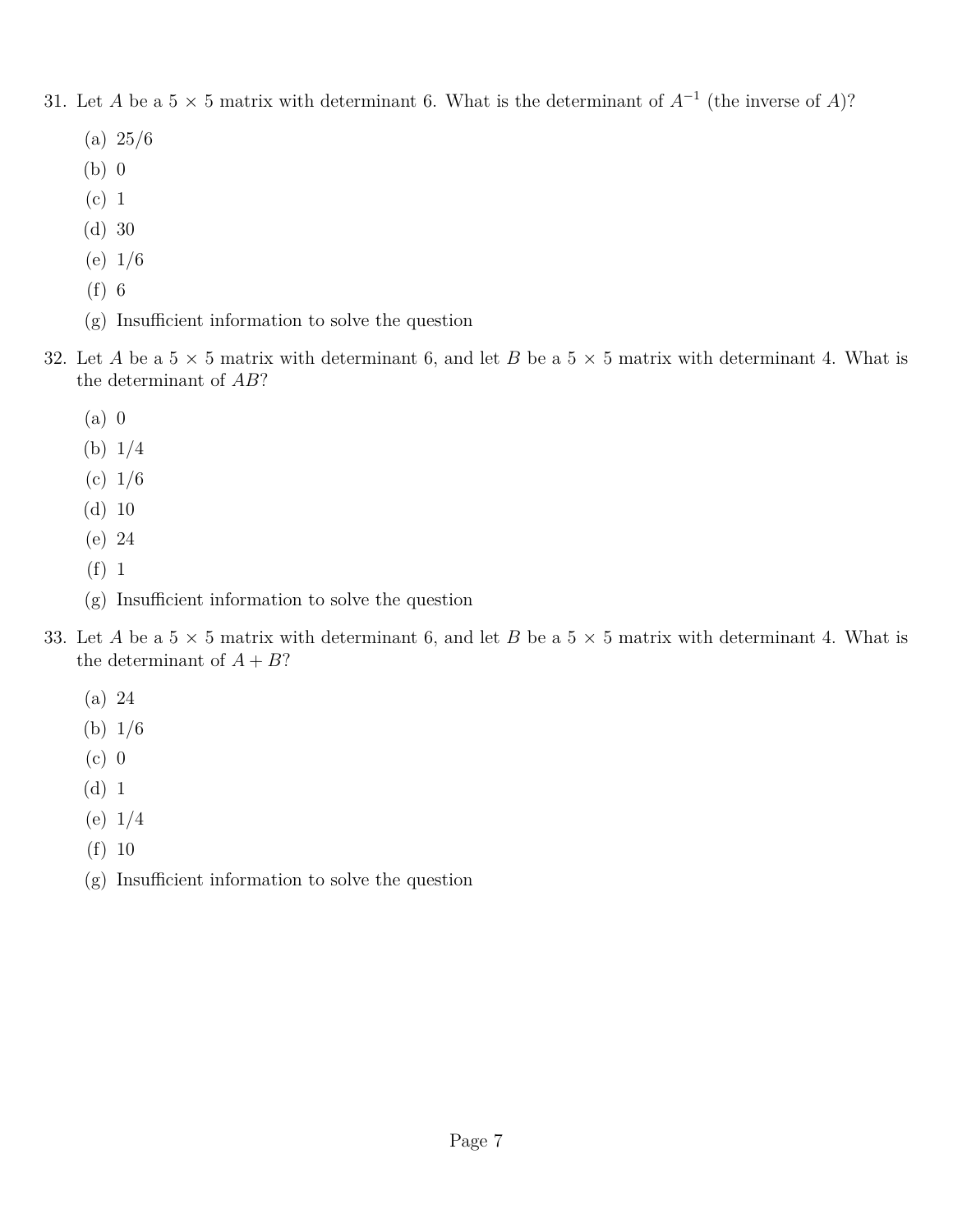- 34. Let *A* be a 4 × 4 matrix with determinant 3. What is the determinant of −*A*?
	- (a) 0
	- $(b) -1$
	- (c) 1
	- $(d) -3$
	- (e) 1/3
	- (f) 3
	- (g) Insufficient information to solve the question
- 35. Let *A* be a 4 × 4 matrix with determinant 3. What is the determinant of 2*A*?
	- (a) 3
	- (b) 48
	- (c) 24
	- (d) 12
	- (e) 6
	- (f) 196,608
	- (g) Insufficient information to solve the question
- 36. Let *A* be a  $4 \times 4$  matrix with determinant 3. What is the determinant of  $A<sup>T</sup>$  (the transpose of *A*)?
	- (a) 12
	- (b) 81
	- (c)  $3^T$
	- (d) 1/3
	- (e) 27
	- (f) 3
	- (g) Insufficient information to solve the question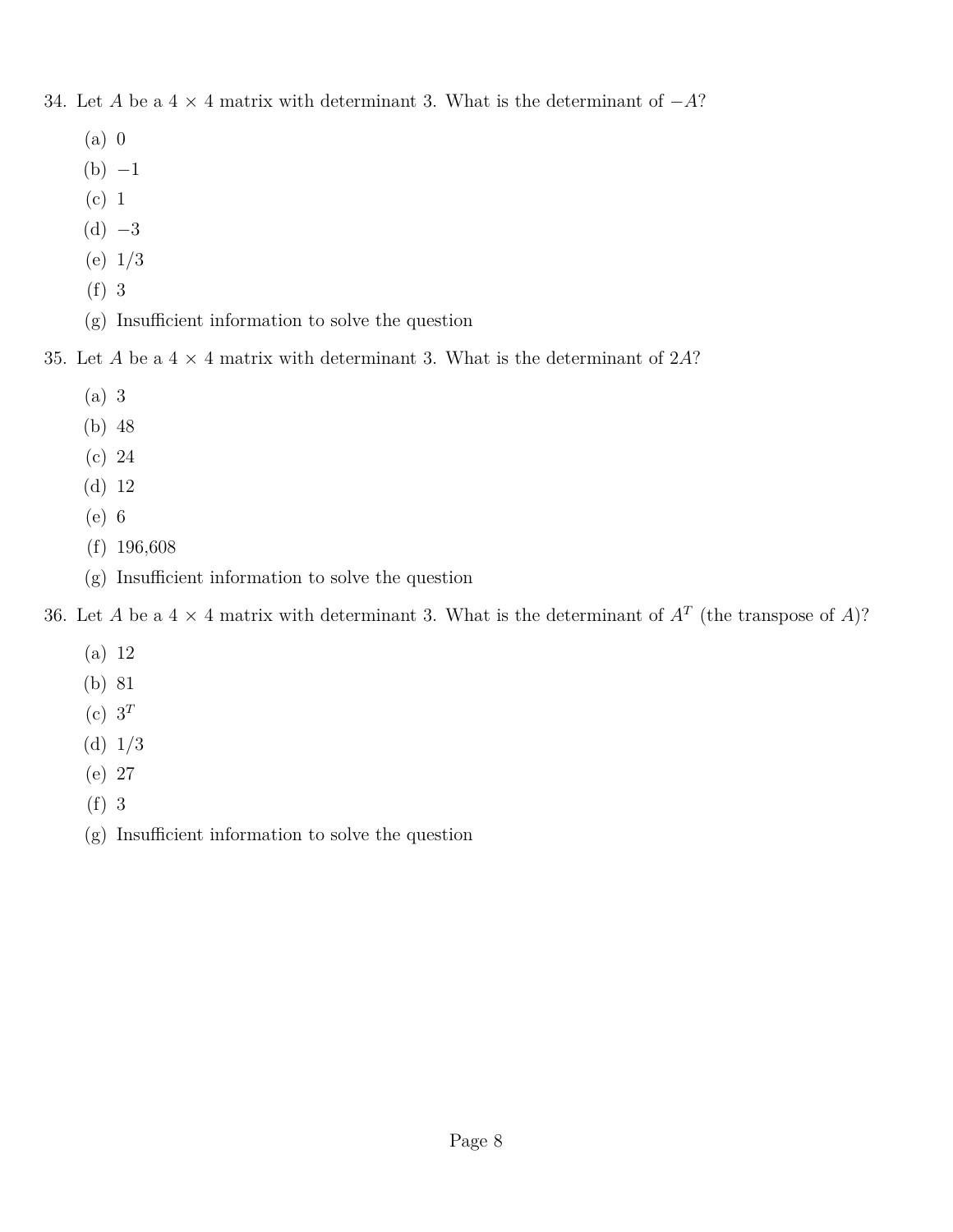- 37. Let *A* be a  $4 \times 4$  matrix with determinant 3. Let *B* be the matrix formed by swapping the second and third rows of *A*. What is  $det(B)$ ?
	- (a) 2
	- (b) 0
	- (c) 3
	- $(d) -3$
	- (e) 6
	- (f) 1/3
	- (g) Insufficient information to solve the question
- 38. Let *A* be a 4 × 4 matrix with determinant 3. Let *B* be the matrix formed by multiplying the fourth row of *A* by 2. What is  $det(B)$ ?
	- (a) 3/2
	- (b) 3
	- $(c) -48$
	- (d) 48
	- $(e) -6$
	- (f) 6
	- (g) Insufficient information to solve the question
- 39. Let *A* be a 4 × 4 matrix with determinant 3. Let *B* be the matrix formed by dividing the fourth row of *A* by 2. What is  $det(B)$ ?
	- $(a) -3$
	- (b) 3/16
	- (c) 6
	- (d) 3/4
	- (e) 3
	- (f) 3/2
	- (g) Insufficient information to solve the question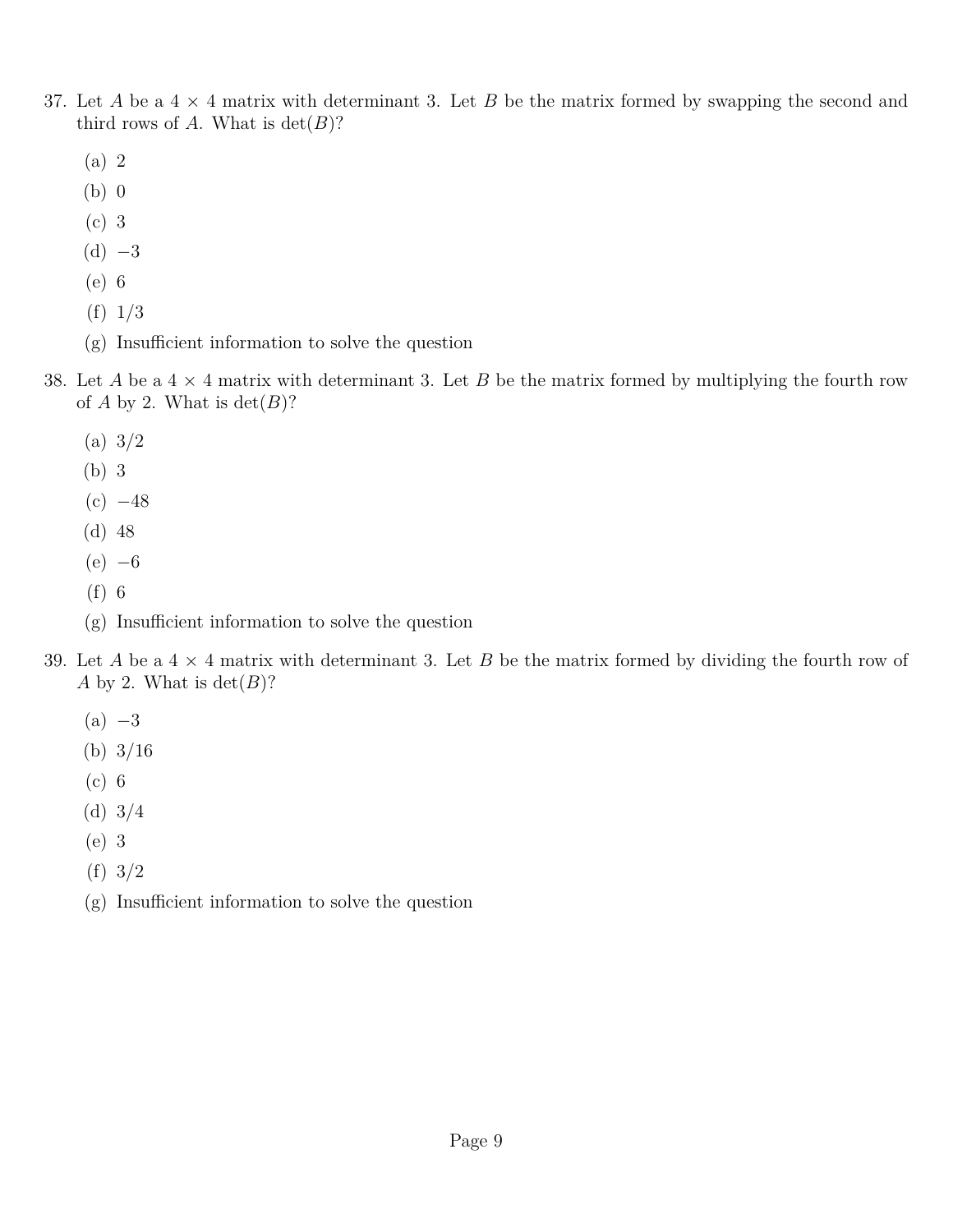- 40. Let *A* be a 4 × 4 matrix with determinant 3. Let *B* be the matrix formed by adding two copies of the third row to the first. What is  $\det(B)$ ?
	- (a) 3
	- (b) 0
	- (c) 6
	- $(d) -6$
	- (e) 9
	- $(f) -3$
	- (g) Insufficient information to solve the question
- 41. Let *A* be a 4 × 4 matrix with determinant 3. Let *B* be the matrix formed by subtracting two copies of the third row from the first. What is the  $\det(B)$ ?
	- (a) 0
	- (b) 3
	- (c) 6
	- $(d) -6$
	- $(e) -9$
	- $(f) -3$
	- (g) Insufficient information to solve the question
- 42. Let A be a  $4 \times 4$  matrix. The relationship between determinant and invertibility is
	- (a) *A* is invertible if its determinant is zero, but not conversely.
	- (b) *A* is invertible if and only if its determinant is zero.
	- (c) The determinant of *A* is zero if *A* is invertible, but not conversely.
	- (d) There is no connection between the two concepts.
	- (e) The determinant of *A* is non-zero if *A* is invertible, but not conversely.
	- (f) *A* is invertible if its determinant is non-zero, but not conversely.
	- (g) *A* is invertible if and only if its determinant is non-zero.

43. if *A* is a  $3 \times 5$  matrix, then the determinant of *A* is

- (a) A  $3 \times 5$  matrix
- (b) A  $5 \times 3$  matrix
- (c) A number (possibly non-zero)
- (d) A subspace of **R**<sup>3</sup>
- (e) A subspace of **R**<sup>5</sup>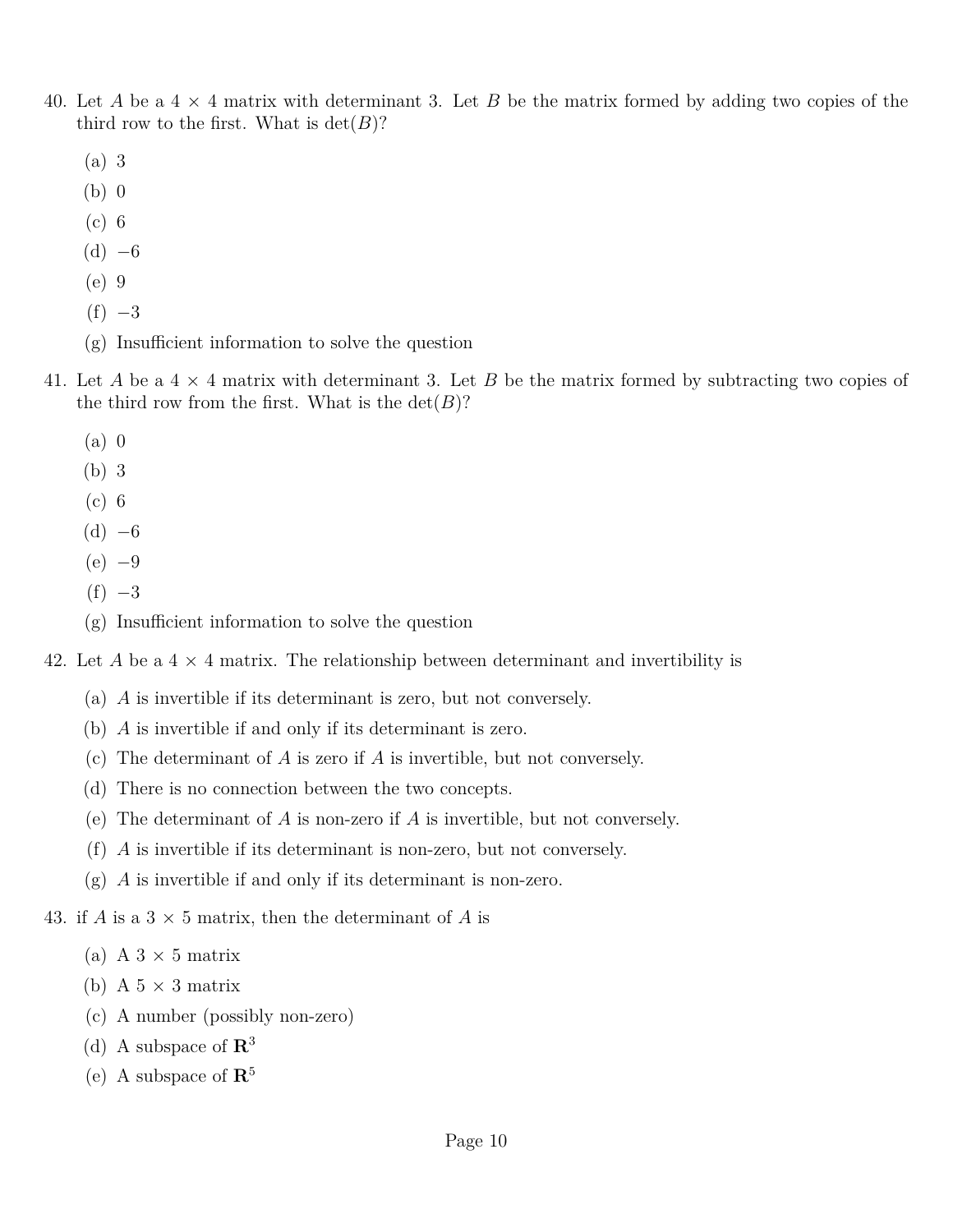- (f) Zero
- (g) Undefined

44. Of the numbers 2, 3, 5, which are eigenvalues of the matrix  $\sqrt{ }$  $\overline{1}$ 3 5 3 1 7 3 1  $\mid$ ?

- (a) None
- (b) 2 and 3 only
- (c) 2 and 5 only
- (d) 3 and 5 only
- (e) 2, 3, and 5
- 45. Let *V* be a finite-dimensional real vector space and let *P* be a linear transformation of *V* such that  $P^2 = P$ . Which of the following must be true?

1 2 8

- I. *P* is invertible
- II. *P* is diagonalizable
- III. *P* is either the identity transformation or the zero transformation
- (a) None
- (b) I only
- (c) II only
- (d) III only
- (e) II and III
- 46. Let *A* be a 2 × 2 matrix for which there is a constant *k* such that the sum of the entries in each row and each column is *k*. Which of the following must be an eigenvector of *A*?
	- I.  $\begin{bmatrix} 1 \\ 0 \end{bmatrix}$ 0 1 II.  $\begin{bmatrix} 0 \\ 1 \end{bmatrix}$ 1 1 III.  $\begin{bmatrix} 1 \\ 1 \end{bmatrix}$ 1 1
	- (a) I only
	- (b) II only
	- (c) III only
	- (d) I and II only
	- (e) I, II, and III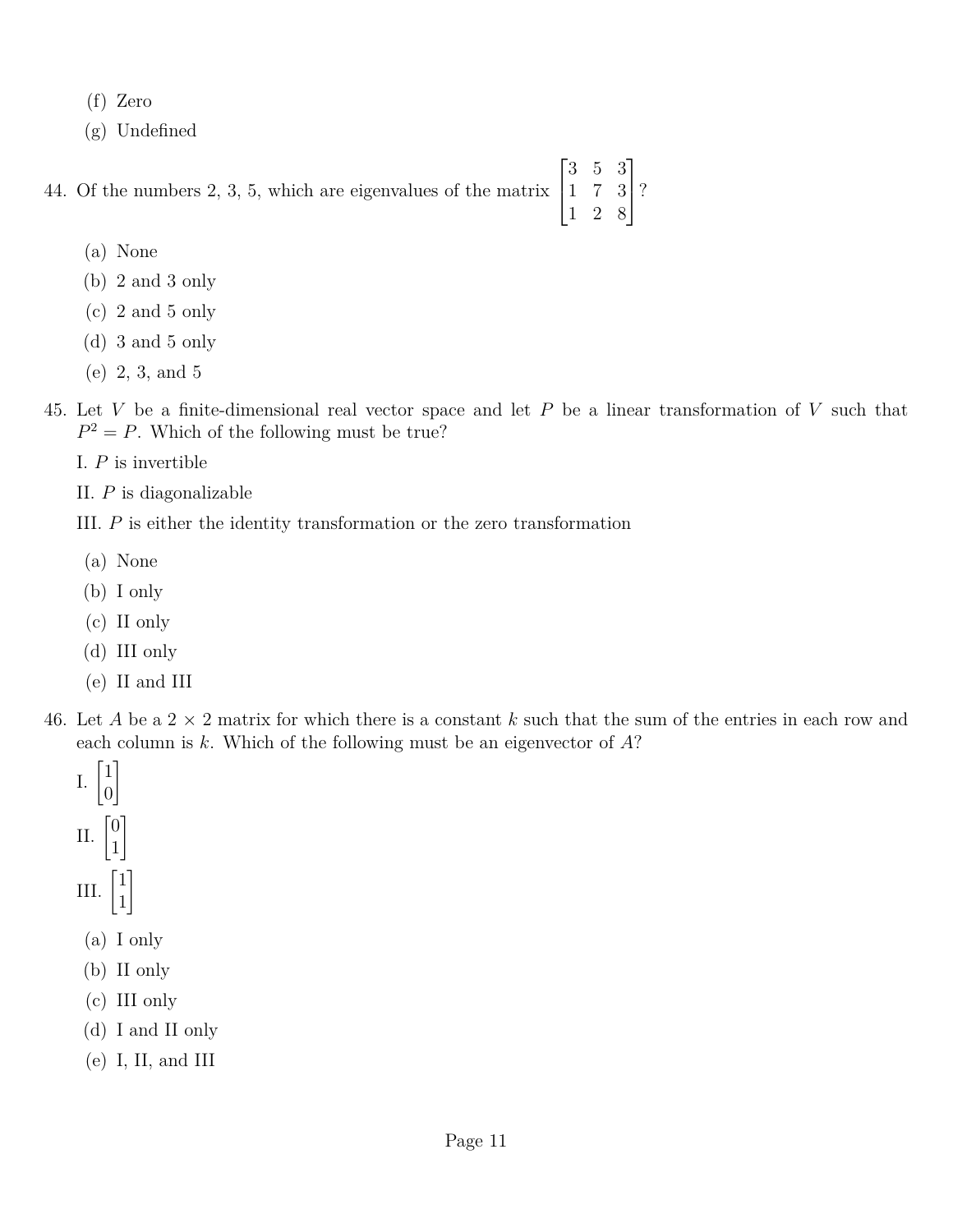- 47. Let *A* be a real  $2 \times 2$  matrix. Which of the following statements must be true? I. All of the entries of  $A^2$  are nonnegative II. The determinant of  $A^2$  is nonnegative
	- III. If *A* has two distinct eigenvalues, then *A*<sup>2</sup> has two distinct eigenvalues
	- (a) I only
	- (b) II only
	- (c) III only
	- (d) II and III only
	- (e) I, II, and III

48. Which of the following is the larger of the eigenvalues of the matrix  $\begin{bmatrix} 5 & 1 \\ 1 & 5 \end{bmatrix}$ ?

- (a) 4
- (b) 5
- (c) 6
- (d) 10
- (e) 12

49. In order to be able to discuss the "eigenvalues" of a linear map  $f: V \to W$  at all, *f* must be

- (a) epimorphic (surjective)
- (b) isomorphic (bijective)
- (c) endomorphic  $(V = W)$

50. The vector  $v \neq 0$  is called an eigenvector for the eigenvalue  $\lambda$  is  $f(v) = \lambda v$ . If instead  $f(-v) = \lambda v$ , then

- (a)  $-v$  is an eigenvector for the eigenvalue  $\lambda$
- (b) *v* is an eigenvector for the eigenvalue  $-\lambda$
- (c) −*v* is an eigenvector for the eigenvalue −*λ*
- 51. If  $f: V \to V$  is an endomorphisim and  $\lambda$  is an eigenvalue of f, then by the eigenspace  $E_\lambda$  of f corresponding to the eigenvalue  $\lambda$ , one understands
	- (a) the set of all eigenvectors for the eigenvalue *λ*
	- (b) the set consisting of all eigenvectors for the eigenvalue  $\lambda$ , together with the zero vector
	- (c) Ker (*λId*)

52. Which of the following three vectors is an eigenvector of  $f =$  $\begin{bmatrix} 2 & 1 \\ 0 & 1 \end{bmatrix} : \mathbf{R}^2 \to \mathbf{R}^2?$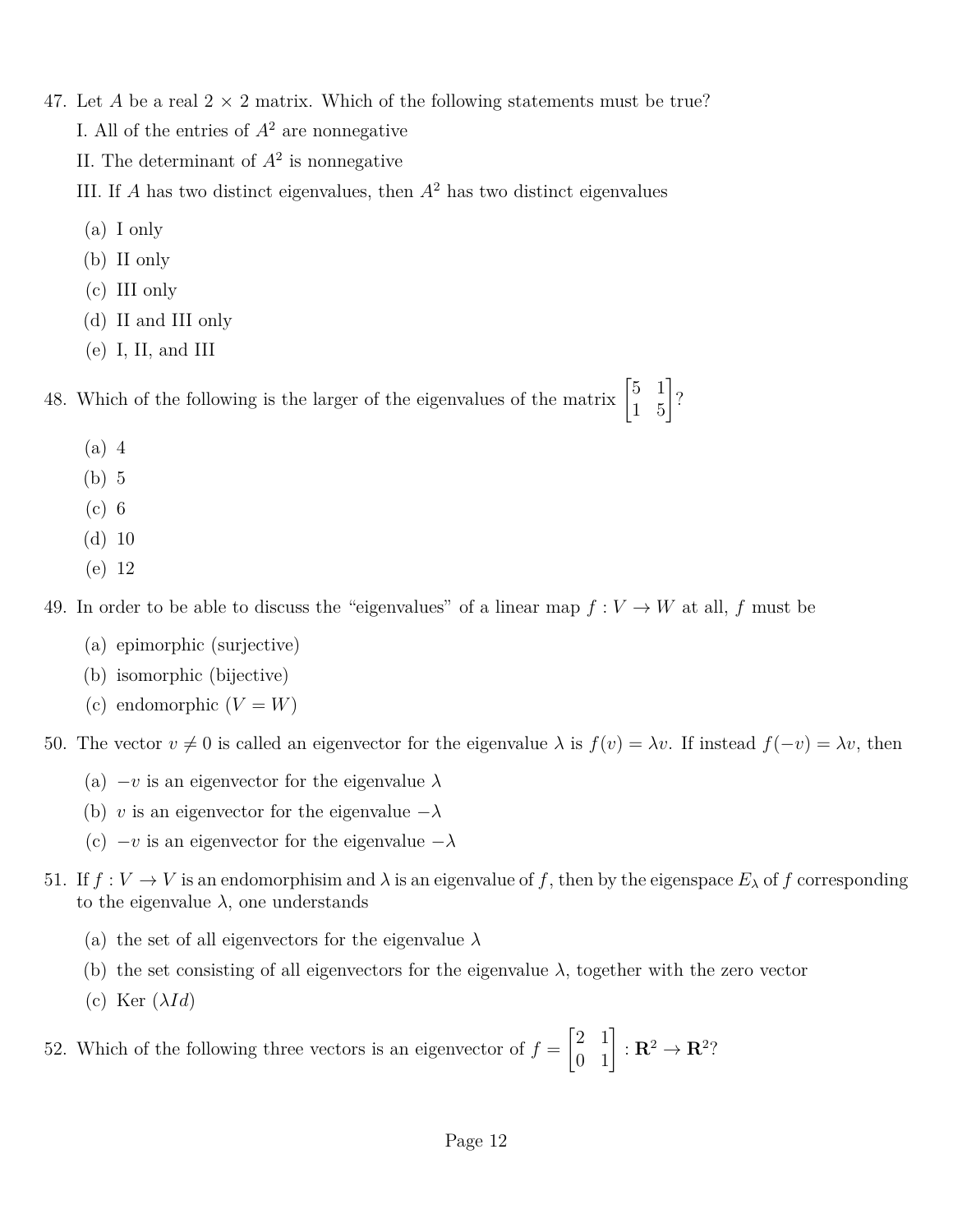- (a)  $\begin{bmatrix} 2 \\ 1 \end{bmatrix}$ 1 1 (b)  $\begin{bmatrix} 1 \\ 1 \end{bmatrix}$ 1 1  $(c)$   $\begin{bmatrix} 2 \end{bmatrix}$  $-2$ 1
- 53. Let  $f: V \to V$  be an endomorphism of a finite-dimensional vector space, and let  $\lambda_1, \ldots, \lambda_r$  be the distinct eigenvalues of *f*. Then
	- (a) dim  $\lambda_1 + \cdots + \dim E_{\lambda_r} = \lambda_1 + \cdots + \lambda_r$
	- (b) dim  $\lambda_1 + \cdots + \dim E_{\lambda_r} \leq n$
	- (c) dim  $\lambda_1 + \cdots + \dim E_{\lambda_r} > n$

54. Let  $f: \xrightarrow{\cong} V$  be an automorphism of *V* and  $\lambda$  an eigenvalue of *f*. Then

- (a)  $\lambda$  is also an eigenvalue of  $f^{-1}$
- (b)  $-\lambda$  is an eigenvalue of  $f^{-1}$
- (c)  $\frac{1}{\lambda}$  is an eigenvalue of  $f^{-1}$
- 55. An endomorphism *f* of an *n*-dimensional vector space is diagonalizable if and only if
	- (a) *f* has *n* distinct eigenvalues
	- (b) *f* has only one eigenvalue whose geometric multiplicity equals *n*
	- (c) *n* equals the sum of the geometric multiplicities of the eigenvalues
- 56. The concepts of eigenvalue, eigenvector, eigenspace, geometric multiplicity, and diagonalizability have been defined for endomorphisms of (sometimes finite-dimensional) vector spaces *V*. Which further "general assumption" on *V* have we tacitly made here?
	- (a) *V* is always a real vector space
	- (b) *V* is always a Euclidean vector space
	- (c) no extra assumption; *V* is just a vector space over **R**

57. If  $f, g: V \to V$  are endomorphims and there exists some  $\varphi \in GL(V)$  with  $f = \varphi g \varphi^{-1}$ , then f and g have

- (a) the same eigenvalues
- (b) the same eigenvectors
- (c) the same eigenspaces

58. Compute the product  $\begin{bmatrix} 1 & 2 \\ 2 & 1 \end{bmatrix} \times$  $\lceil 1 \rceil$ 1 1

(a)  $\begin{bmatrix} 1 & 2 \\ 2 & 1 \end{bmatrix}$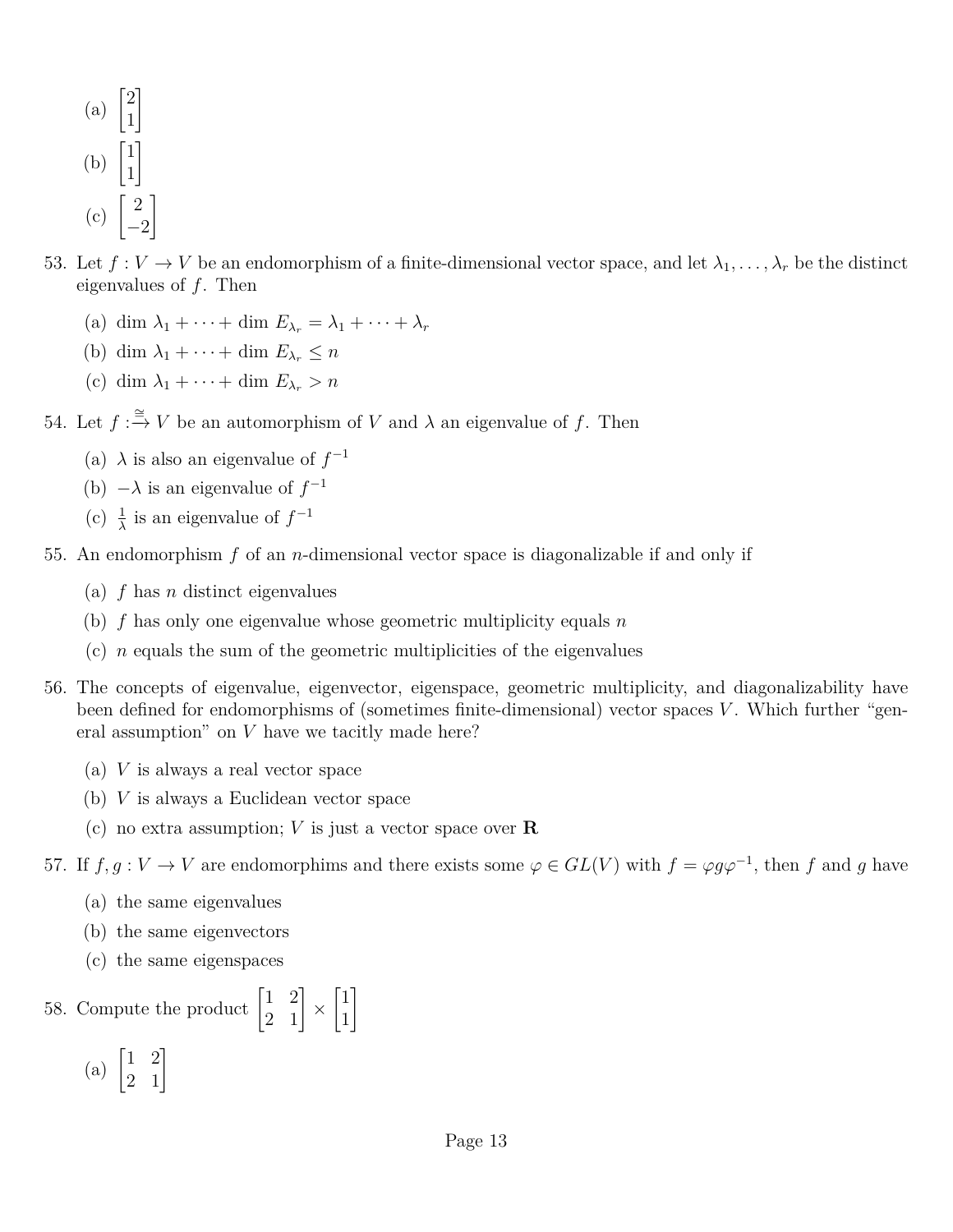(b) 
$$
\begin{bmatrix} 3 \\ 3 \end{bmatrix}
$$
  
\n(c)  $\begin{bmatrix} 3 & 3 \end{bmatrix}$   
\n(d)  $\begin{bmatrix} 4 \\ 2 \end{bmatrix}$   
\n(e) None of the above  
\n59. Compute the product  $\begin{bmatrix} 1 & 2 \\ 2 & 1 \end{bmatrix}^2 \times$   
\n(a)  $\begin{bmatrix} 3 \\ 3 \end{bmatrix}$   
\n(b)  $\begin{bmatrix} 6 \\ 6 \end{bmatrix}$   
\n(c)  $\begin{bmatrix} 9 \\ 9 \end{bmatrix}$   
\n(d)  $\begin{bmatrix} 12 & 12 \end{bmatrix}$   
\n(e) None of the above

(f) This matrix multiplication is impossible

 $\lceil 1 \rceil$ 1 1

1

60. Compute the product  $\begin{bmatrix} 1 & 2 \\ 2 & 1 \end{bmatrix}^4$  ×  $\lceil 1 \rceil$ 1 (a)  $\begin{bmatrix} 27 \\ 27 \end{bmatrix}$ (b)  $\begin{bmatrix} 81 \\ 81 \end{bmatrix}$ (c)  $\begin{bmatrix} 243 \\ 243 \end{bmatrix}$ 

- (d)  $\begin{bmatrix} 729 \\ 729 \end{bmatrix}$
- (e) None of the above

61. For any integer *n*, what will this product be?  $\begin{bmatrix} 1 & 2 \\ 2 & 1 \end{bmatrix}^n \times$  $\lceil 1 \rceil$ 1 1

 $\binom{a}{a}$   $\binom{3n}{2a}$ 3*n* 1 (b)  $3^n \begin{bmatrix} 1 \\ 1 \end{bmatrix}$ 1 1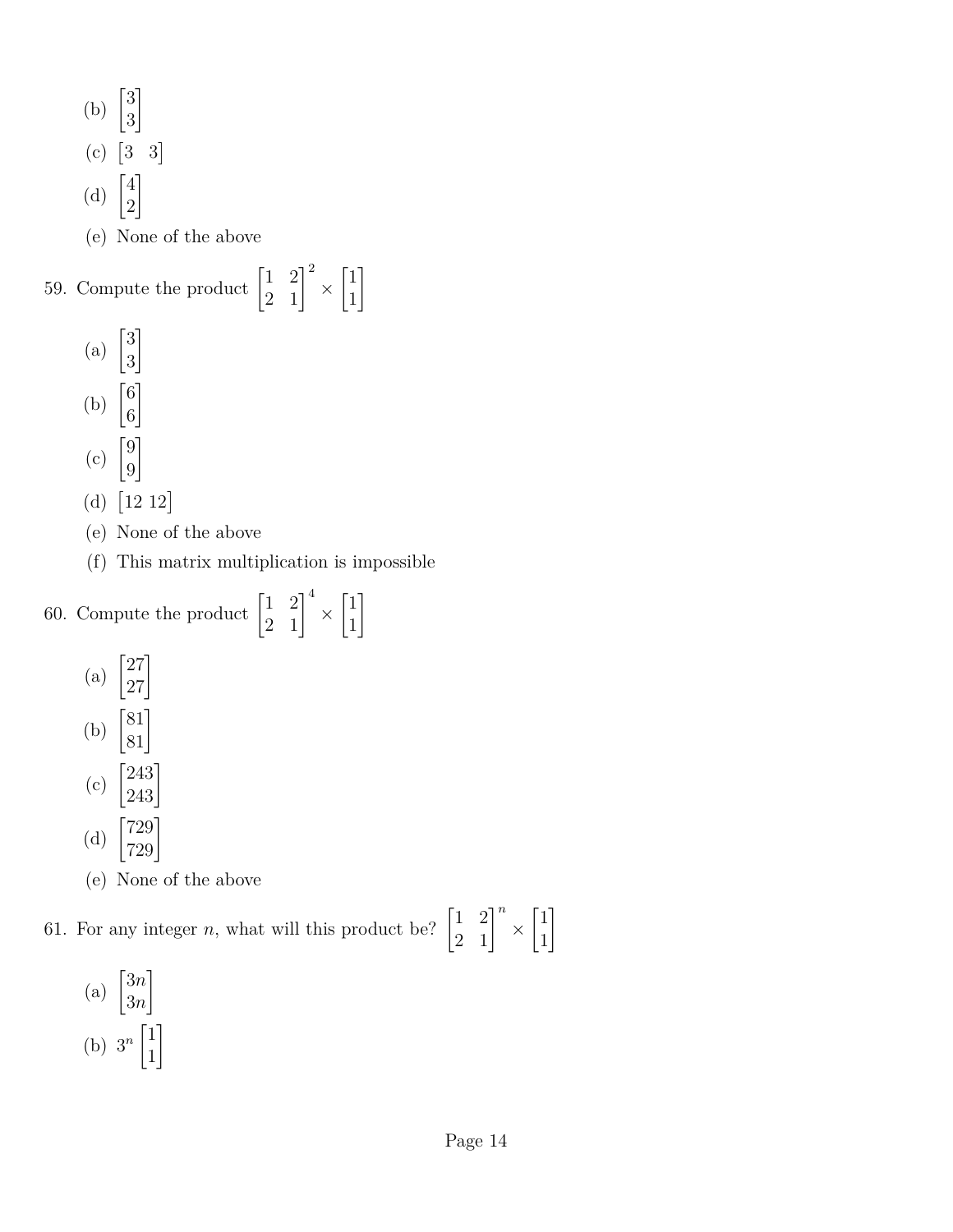- (c)  $n^3 \begin{bmatrix} 1 \\ 1 \end{bmatrix}$ 1 1 (d)  $3^n \begin{bmatrix} n \\ n \end{bmatrix}$ *n* 1  $(e)$   $\begin{bmatrix} 3 \\ 2 \end{bmatrix}$ 3 *n*
- (f) More than one of the above

62. Suppose *A* is an  $n \times n$  matrix, *c* is scalar, and *x* is an  $n \times 1$  vector. If  $Ax = cx$ , what is  $A^2x$ ?

- (a) 2*cx*
- (b)  $c^2x$
- (c) *cx*
- (d) None of the above

63. Compute the product  $\begin{bmatrix} 1 & 2 \\ 2 & 1 \end{bmatrix} \times$  $\lceil 1 \rceil$ −1 1

- $(a) \begin{bmatrix} -1 \\ 1 \end{bmatrix}$ 1 1 (b)  $\begin{bmatrix} 3 \end{bmatrix}$ −3 1  $(c)$   $\begin{bmatrix} 1 \end{bmatrix}$ −1 1 (d)  $\begin{bmatrix} -3 \\ 2 \end{bmatrix}$ 3 1
- (e) None of the above

64. For any integer *n*, what will this product be?  $\begin{bmatrix} 1 & 2 \\ 2 & 1 \end{bmatrix}^n \times$  $\lceil 1 \rceil$ −1 1

- $(a)$   $(-1)^n$ <sup>[1</sup>] −1 1 (b)  $(-1)^n \begin{bmatrix} -1 \\ 1 \end{bmatrix}$ 1 1  $(c) (-3)^n \left[ \begin{array}{c} 1 \\ 1 \end{array} \right]$ −1 1 (d)  $\begin{bmatrix} (-1)^n \\ (-1)^{n+1} \end{bmatrix}$
- (e) None of the above
- (f) More than one of the above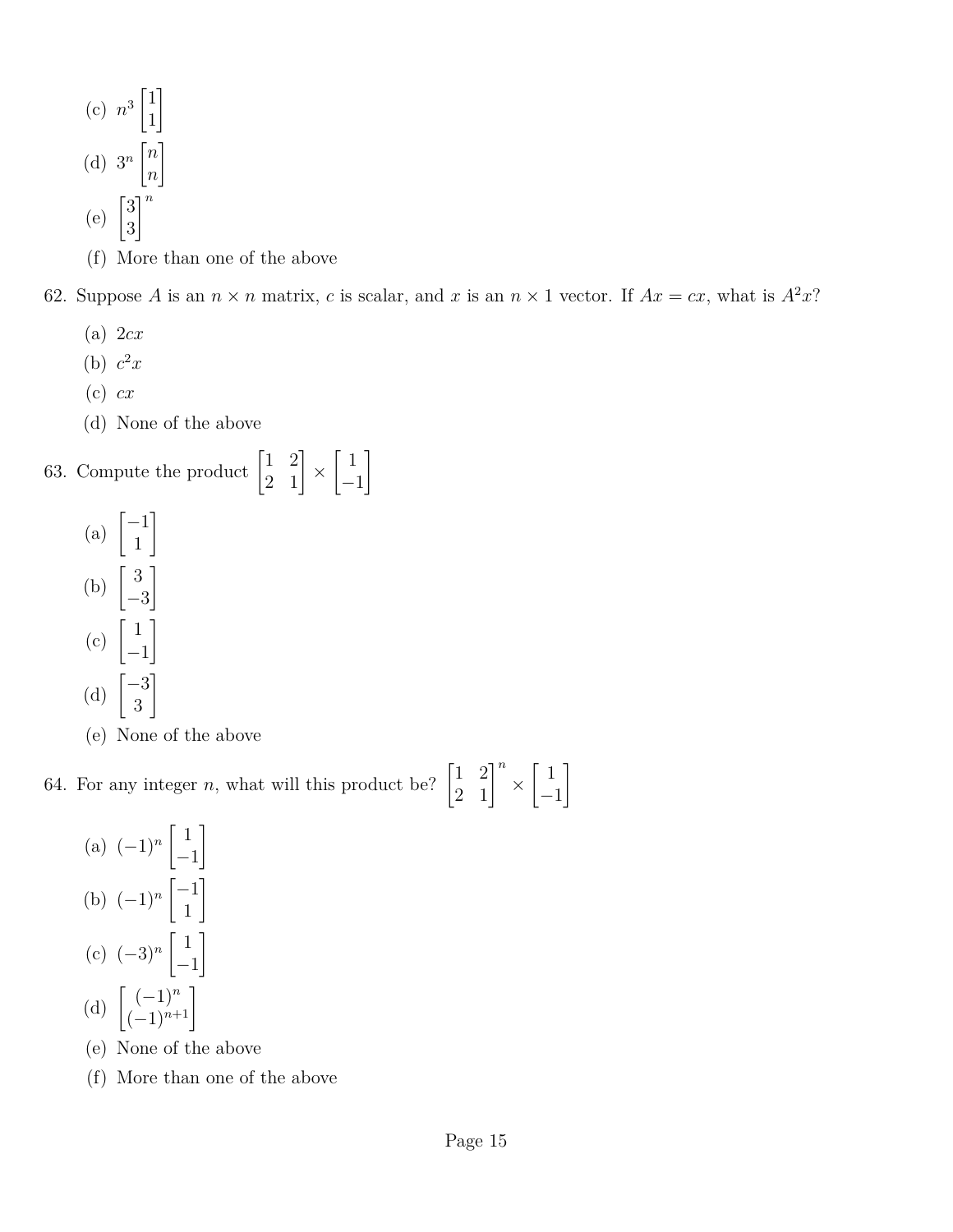65. For any integer *n*, what will this product be?  $\begin{bmatrix} 1 & 2 \\ 2 & 1 \end{bmatrix}^n \times$  $\lceil 2 \rceil$ 2 1

- (a)  $3^n \begin{bmatrix} 2 \\ 2 \end{bmatrix}$ 2 1 (b)  $2^n \begin{bmatrix} 3 \\ 2 \end{bmatrix}$ 3 1 (c)  $6^n \begin{bmatrix} 1 \\ 1 \end{bmatrix}$ 1 1 (d)  $3^n \begin{bmatrix} 1 \\ 1 \end{bmatrix}$ 1 1
- (e) None of the above
- (f) More than one of the above

66. For any integer *n*, what will this product be?  $\begin{bmatrix} 1 & 2 \\ 2 & 1 \end{bmatrix}^n \times$  $\lceil -5 \rceil$ 5 1

- $\binom{a}{a}$   $3^n \begin{bmatrix} -5 \\ 5 \end{bmatrix}$ 5 1 (b)  $(-1)^n \begin{bmatrix} -5 \\ 5 \end{bmatrix}$ 5 1  $(c) (-5)^n$ <sup>[1</sup>] −1 1 (d)  $5 \binom{(-1)^n}{(-1)^n}$ (−1)*<sup>n</sup>* 1
- (e) None of the above
- (f) More than one of the above
- 67. Compute the product  $\begin{bmatrix} 1 & 2 \\ 2 & 1 \end{bmatrix} \times$  $\lceil 1 \rceil$ 5 1
	- (a)  $\begin{bmatrix} 3 \\ 15 \end{bmatrix}$  $(b)$   $\begin{bmatrix} -1 \\ 1 \end{bmatrix}$ −5 1  $(c)$   $\begin{bmatrix} 11 \\ -1 \end{bmatrix}$ 7 1 (d)  $\begin{bmatrix} 7 \\ 11 \end{bmatrix}$
	- (e) None of the above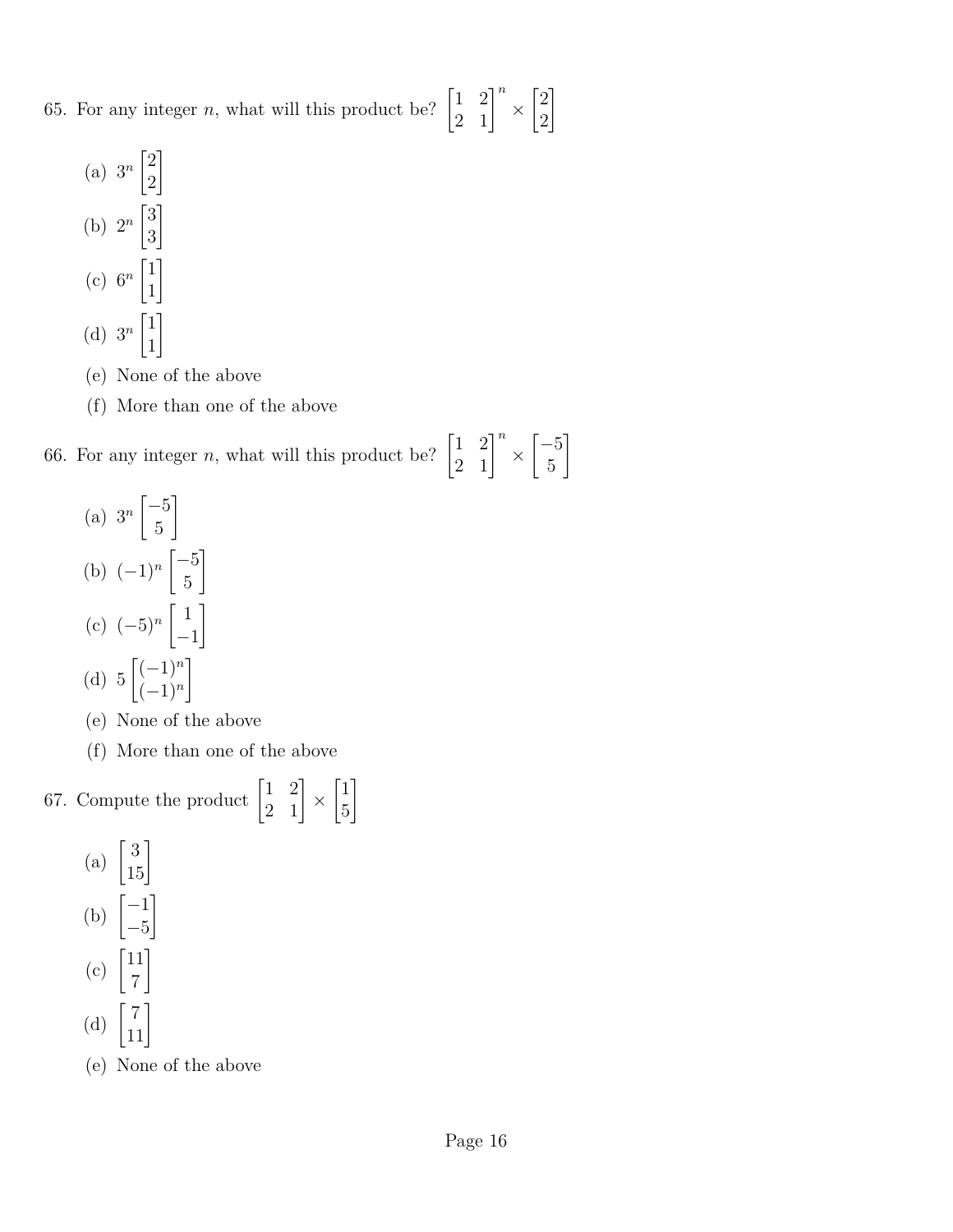68. For any integer *n*, what will this product be?  $\begin{bmatrix} 1 & 2 \\ 2 & 1 \end{bmatrix}^n \times$  $\lceil 1 \rceil$ 5 1

- (a)  $11^n \begin{bmatrix} 1 \\ 1 \end{bmatrix}$ 5 1 (b)  $7^n \begin{bmatrix} 1 \\ 1 \end{bmatrix}$ 5 1  $(c)$   $\left[\frac{11^n}{7^n}\right]$ 7 *n* 1 (d)  $\begin{bmatrix} 25 \\ 29 \end{bmatrix}$
- (e) None of the above
- (f) More than one of the above

69. Write the vector 
$$
\begin{bmatrix} 1 \\ 5 \end{bmatrix}
$$
 as a linear combination of  $\begin{bmatrix} 1 \\ 1 \end{bmatrix}$  and  $\begin{bmatrix} 1 \\ -1 \end{bmatrix}$ .  
\n(a)  $\begin{bmatrix} 1 \\ 5 \end{bmatrix} = \begin{bmatrix} 1 \\ 1 \end{bmatrix} + \begin{bmatrix} 1 \\ -1 \end{bmatrix} + \begin{bmatrix} -1 \\ 5 \end{bmatrix}$   
\n(b)  $\begin{bmatrix} 1 \\ 5 \end{bmatrix} = \frac{1}{2} \left( \begin{bmatrix} 1 \\ 1 \end{bmatrix} + \begin{bmatrix} 1 \\ -1 \end{bmatrix} \right)$   
\n(c)  $\begin{bmatrix} 1 \\ 5 \end{bmatrix} = 3 \begin{bmatrix} 1 \\ 1 \end{bmatrix} - 2 \begin{bmatrix} 1 \\ -1 \end{bmatrix}$ 

(d) None of the above

(e) More than one of the above

70. For any integer *n*, what will this product be?  $\begin{bmatrix} 1 & 2 \\ 2 & 1 \end{bmatrix}^n \times$  $\lceil 1 \rceil$ 5 1

(a) 
$$
-1 \times 3^n \begin{bmatrix} 1 \\ 1 \end{bmatrix} + 3 \times (-2)^n \begin{bmatrix} 1 \\ -1 \end{bmatrix}
$$
  
\n(b)  $3 \times (-1)^n \begin{bmatrix} 1 \\ 1 \end{bmatrix} + (-2) \times 3^n \begin{bmatrix} 1 \\ -1 \end{bmatrix}$   
\n(c)  $3 \times 3^n \begin{bmatrix} 1 \\ 1 \end{bmatrix} + (-2) \times (-1)^n \begin{bmatrix} 1 \\ -1 \end{bmatrix}$   
\n(d)  $3 \times 3^n \begin{bmatrix} 1 \\ 1 \end{bmatrix} + (-1) \times (-2)^n \begin{bmatrix} 1 \\ -1 \end{bmatrix}$ 

- (e) None of the above
- (f) More than one of the above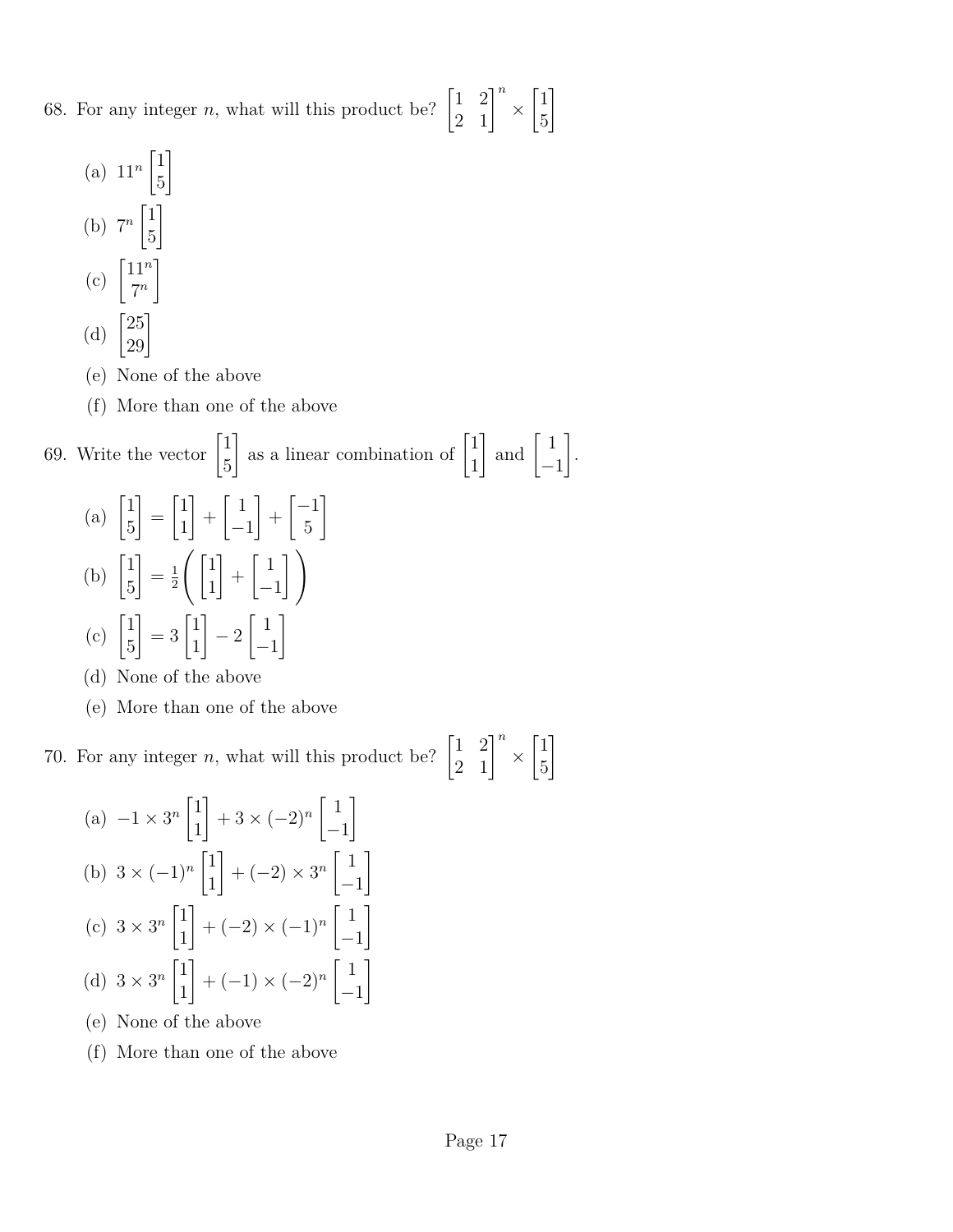- 71. Which of the following is an eigenvector of the matrix  $\begin{bmatrix} 2 & -1 \\ 4 & 1 \end{bmatrix}$  $-4$   $-1$ 1
	- (a)  $\begin{bmatrix} 4 \\ 1 \end{bmatrix}$ 1 1 (b)  $\begin{bmatrix} -1 \\ 4 \end{bmatrix}$ 4 1  $(c)$   $\begin{bmatrix} 1 \\ 4 \end{bmatrix}$ 4 1 (d)  $\begin{bmatrix} 1 \end{bmatrix}$ −4 1
	- (e) None of the above
	- (f) More than one of the above
- 72. Which of the following is an eigenvector of the matrix  $\begin{bmatrix} 1 & 3 \\ 2 & 2 \end{bmatrix}$ 
	- (a)  $\begin{bmatrix} 1 \\ 1 \end{bmatrix}$ 1 1 (b)  $\begin{bmatrix} -3/2 \\ 1 \end{bmatrix}$ 1 1  $\binom{c}{c}$   $\begin{bmatrix} -3 \\ 2 \end{bmatrix}$ −3 1 (d)  $\begin{bmatrix} 1 \\ 0 \end{bmatrix}$ −2*/*3 1
	- (e) None of the above
	- (f) More than one of the above

73. Suppose the matrix  $A =$  $\begin{bmatrix} a & b \\ c & d \end{bmatrix}$  has an eigenvalue 1 with associated eigenvector  $x =$  $\lceil 2 \rceil$ 3 . What is  $A^{50}x$ ?

- (a)  $\begin{bmatrix} a & b \\ c & d \end{bmatrix}$ (b)  $\begin{bmatrix} a^{50} & b^{50} \\ b^{50} & b^{50} \end{bmatrix}$  $\begin{bmatrix} a^{50} & b^{50} \\ c^{50} & d^{50} \end{bmatrix}$  $(c)$   $\begin{bmatrix} 2 \\ 2 \end{bmatrix}$ 3 1 (d)  $\begin{bmatrix} 2^{50} \\ 2^{50} \end{bmatrix}$  $\left. \begin{array}{c} 2^{50} \ 3^{50} \end{array} \right]$
- (e) Way too hard to compute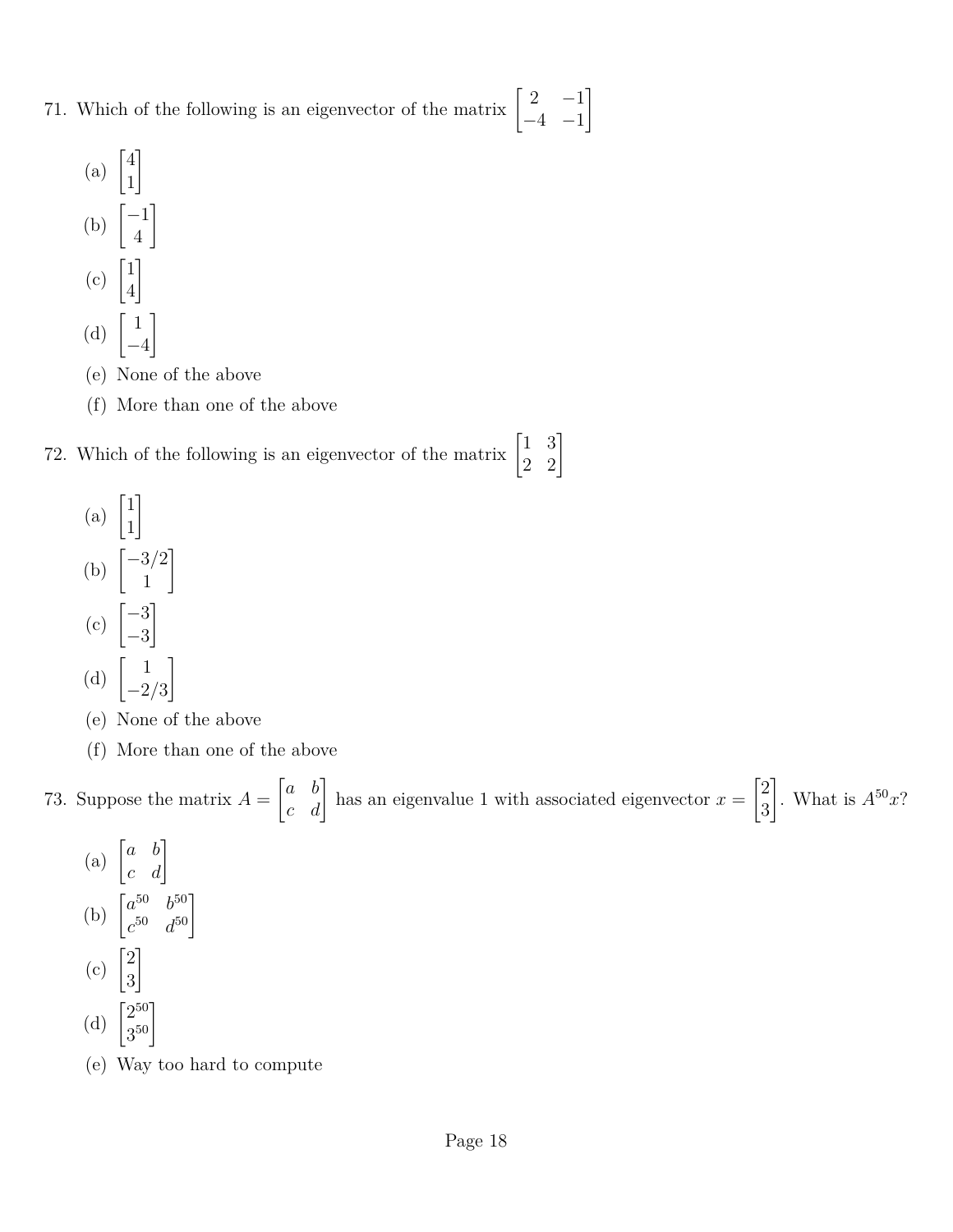74. Vector *x* is an eigenvector of matrix *A*. If  $x =$  $\lceil 1 \rceil$ 3 1 and  $Ax =$  $\begin{bmatrix} 4 \\ 12 \end{bmatrix}$ , then what is the associated eigenvalue?

- (a) 1
- (b) 3
- (c) 4
- (d) Not enough information is given
- 75. Which of the following is an eigenvector of  $A =$  $\begin{bmatrix} 2 & 4 \\ 3 & 1 \end{bmatrix}$ ? (You should be able to answer this by checking the vectors given, rather than by finding the eigenvectors of *A* from scratch)
	- (a)  $\begin{bmatrix} 2 \\ 2 \end{bmatrix}$ 3 1 (b)  $\begin{bmatrix} 4 \\ 1 \end{bmatrix}$ 1 1  $(c)$   $\begin{bmatrix} 1 \end{bmatrix}$ −1 1
	- (d) None of the above

76.  $\begin{bmatrix} 4/3 \\ 1 \end{bmatrix}$ 1 is an eigenvector of  $\begin{bmatrix} 2 & 4 \\ 3 & 1 \end{bmatrix}$ . What is the associated eigenvalue? (Think! Don't solve for all the eigenvalues and eigenvectors)

- $(a)$  4/3
- (b) 5
- $(c) -2$

77. The matrix  $A =$  $\begin{bmatrix} -1 & 4 \\ 3 & 0 \end{bmatrix}$  has an eigenvalue 3 with associated eigenvector  $x =$  $\lceil 1 \rceil$ 1 1 . Let  $y =$  $\lceil 2 \rceil$ 2 1 . Which of the following statements is true?

- (a)  $Ax = 3x$
- (b) *Ay* = 3*y*
- (c) For any scalars *c* and *d*,  $A(cx + dy) = 3(cx + dy)$
- (d) All of the above are true
- (e) Only (a) and (d) are true

78. The matrix  $A =$  $\sqrt{ }$  $\overline{1}$ 2 0 0 0 2 0 0 0 3 1 has an eigenvalue 2 with associated eigenvectors  $x =$  $\sqrt{ }$  $\overline{\phantom{a}}$ 1 0 0 1 | and  $y =$  $\sqrt{ }$  $\overline{1}$  $\overline{0}$ 1 0 1  $\vert \cdot$ Which of the following statements is true?

 $f(a) Ax = 2x$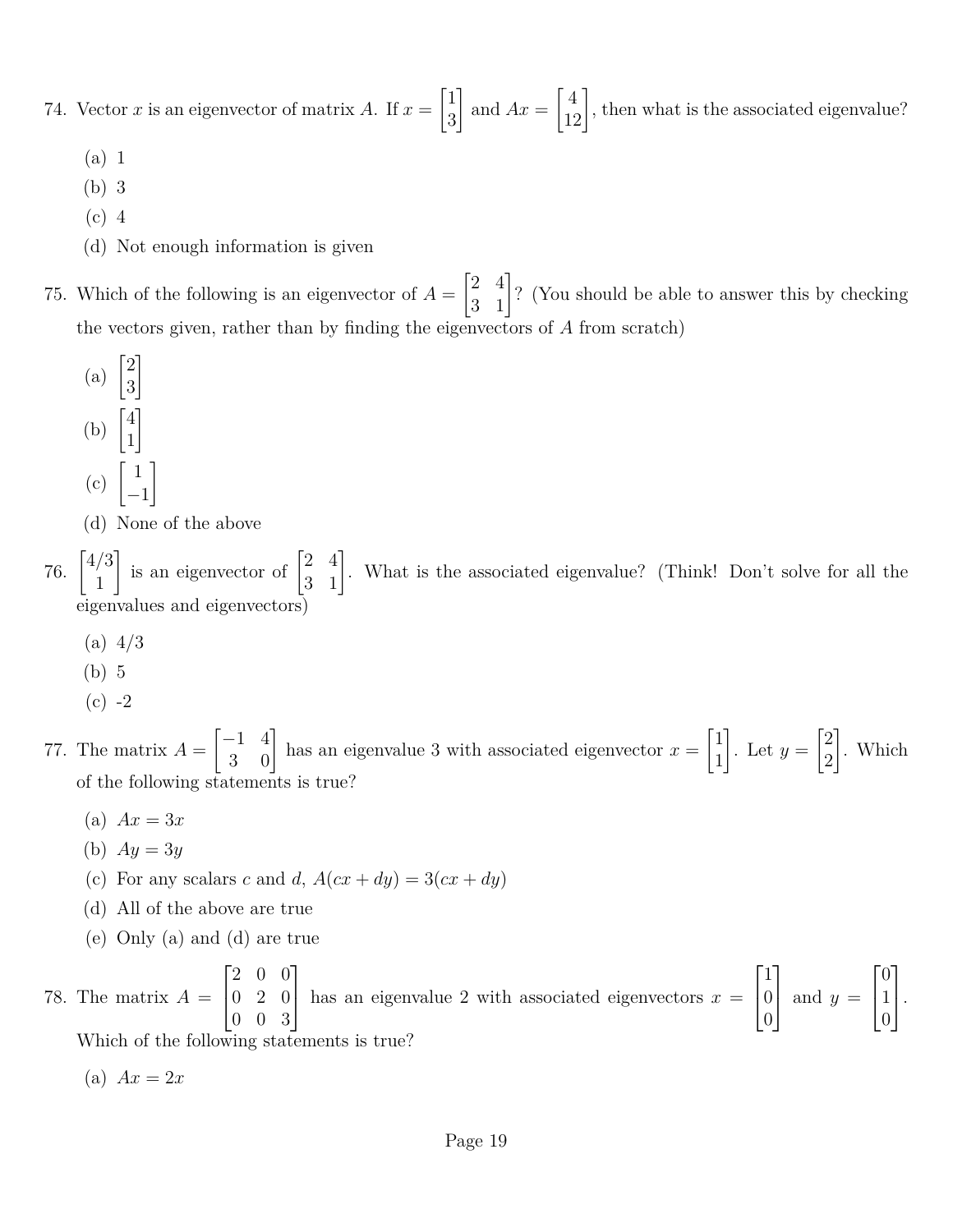- (b)  $Ay = 2y$
- (c) For any scalars *c* and *d*,  $A(cx + dy) = 2(cx + dy)$
- (d) For any nonzero scalars *c* and *d*,  $cx + dy$  is an eigenvector of *A* corresponding to the eigenvalue 2.
- (e) All of the above are true
- (f) Only (a) and (d) are true

#### 79. What does it mean if 0 is an eigenvalue of a matrix *A*?

- (a) The determinant of *A* is zero
- (b) The columns of *A* are linearly dependent
- (c) There are an infinite number of solutions to the system  $Ax = 0$
- (d) All of the above
- (e) None of the above

80. Let *A* =  $\sqrt{ }$  $\overline{\phantom{a}}$ 1 2 3 0 0 6 0 4 2 1 and note that all of the rows sum to six. Which of the following is true?

(a) 
$$
w = \begin{bmatrix} 1 \\ 1 \\ 1 \end{bmatrix}
$$
 is an eigenvector of A

- (b) 6 is an eigenvalue of *A*
- (c) Both statements are true
- (d) Neither statement is true

81. If a vector *x* is in the eigenspace of *A* corresponding to  $\lambda$ , and  $\lambda \neq 0$ , then *x* is

- (a) in the nullspace of the matrix *A*
- (b) in the nullspace of the matrix  $A \lambda I$
- (c) not the zero vector
- (d) More than one of the above correctly completes the sentence
- 82. Which of the following statements is correct?
	- (a) The set of eigenvectors of a matrix *A* forms the eigenspace of *A*
	- (b) The set of eigenvectors of a matrix *A* spans the eigenspace of *A*
	- (c) Since any multiple of an eigenvector is also an eigenvector, the eigenspace always has infinite dimension
	- (d) More than one of the above statements are correct
	- (e) None of the above statements are correct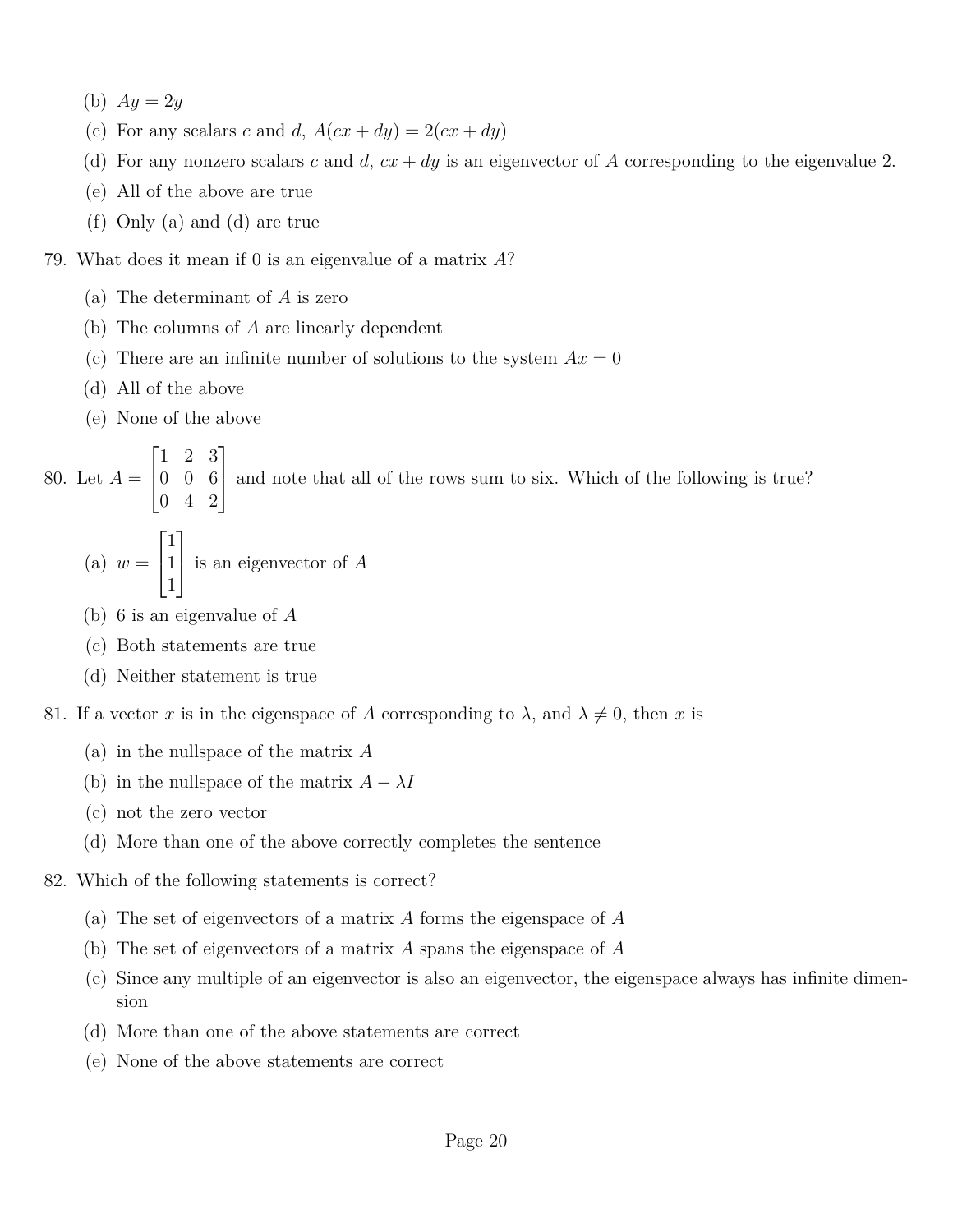- 83. Which of the following statements is correct?
	- (a) The set of eigenvectors of a matrix *A* corresponding to a particular eigenvalue  $\lambda_1$ , together with the zero vector, forms the eigenspace of A corresponding to  $\lambda_1$
	- (b) An eigenspace corresponding to a non-repeated eigenvalue has dimension one
	- (c) An eigenvalue of multiplicity two has a corresponding eigenspace of dimension two
	- (d) All of the above statements are correct
	- (e) Exactly two of the above statements are correct

### 84. What are the eigenvalues of  $D =$  $\begin{bmatrix} 2 & 0 \\ 0 & 3 \end{bmatrix}$

- (a) 2 and 3
- (b) 0 and 2
- (c) 0 and 3
- (d) 5 and 6

85. If 
$$
D = \begin{bmatrix} 2 & 0 \\ 0 & 3 \end{bmatrix}
$$
 what is  $D^5$   
(a)  $\begin{bmatrix} 2 & 0 \\ 0 & 3 \end{bmatrix}$ 

(b)  $\begin{bmatrix} 10 & 0 \\ 0 & 15 \end{bmatrix}$ 1

$$
(c) \begin{bmatrix} 2^5 & 0 \\ 0 & 3^5 \end{bmatrix}
$$

(d) Too hard to compute by hand

86. Why might we be interested in diagonalizing a matrix?

- (a) Because it is easy to find the eigenvalues of a diagonal matrix
- (b) Because it is easy to compute powers of a diagonal matrix
- (c) Both of these reasons
- 87. Which of the following statements are true?
	- (a) An  $n \times n$  matrix with *n* linearly independent eigenvectors is diagonalizable
	- (b) Any diagonalizable  $n \times n$  matrix has *n* linearly independent eigenvectors
	- (c) Both are true
	- (d) Neither is true
- 88. Which of the following statements are true?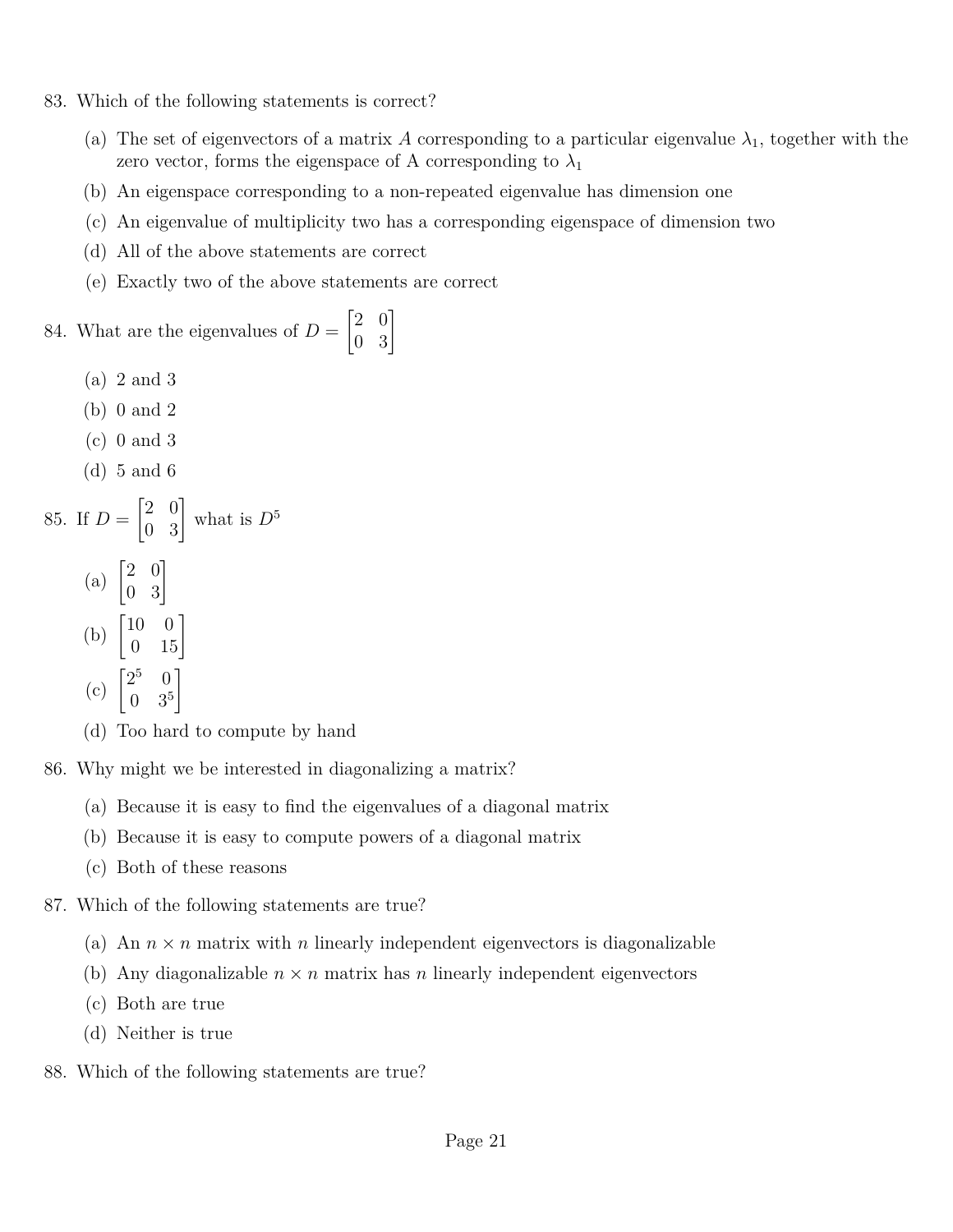- (a) An  $n \times n$  matrix with *n* distinct eigenvalues is diagonalizable
- (b) Any diagonalizable  $n \times n$  matrix has *n* distinct eigenvalues
- (c) Both are true
- (d) Neither is true
- 89. Which of the following statements are true?
	- (a) If *A* is a diagonalizable matrix, then *A* does not have any zero eigenvalues
	- (b) If *A* does not have any zero eigenvalues, then *A* is diagonalizable
	- (c) Both are true
	- (d) Neither is true
- 90. The number of linearly independent eigenvectors of the matrix

| $\vert$ 1      | 1              | 0              | 0                                      |
|----------------|----------------|----------------|----------------------------------------|
| $\mid$ 2       | 2              | $\overline{0}$ | $\vert$                                |
| $\overline{0}$ | $\overline{0}$ | $\overline{2}$ | $\begin{bmatrix} 0 \\ 5 \end{bmatrix}$ |
| 0              | 0              | 0              |                                        |

is given by:

- (a) 0
- (b) 1
- (c) 2
- (d) 3
- (e) 4
- (f) 5

91.  $A =$  $\sqrt{ }$  $\overline{1}$  $0 \t 2 \t -1$  $-2$  8  $-5$ −3 10 −7 1  $\Big\vert$ ,  $X =$  $\sqrt{ }$  $\overline{1}$  $\overline{0}$ −1 −2 1  $\Big\vert$ ,  $Y=$  $\sqrt{ }$  $\overline{1}$ 1 2 2 1 . Which of the following statements is true?

- (a) *Y* is an eigenvector of *A* with the eigenvalue 2
- (b) *Y* is an eigenvector of *A* with the eigenvalue  $-2$
- (c) *Y* is an eigenvector of *A* with the eigenvalue 3
- (d) *X* is an eigenvector of *A* with the eigenvalue 3
- (e) *X* is an eigenvector of *A* with the eigenvalue  $-2$
- (f) *X* is an eigenvector of *A* with the eigenvalue 2

## 92.  $A^2 - A = 0$ , where *A* is a 9 × 9 matrix. Then

(a) *A* must be a zero matrix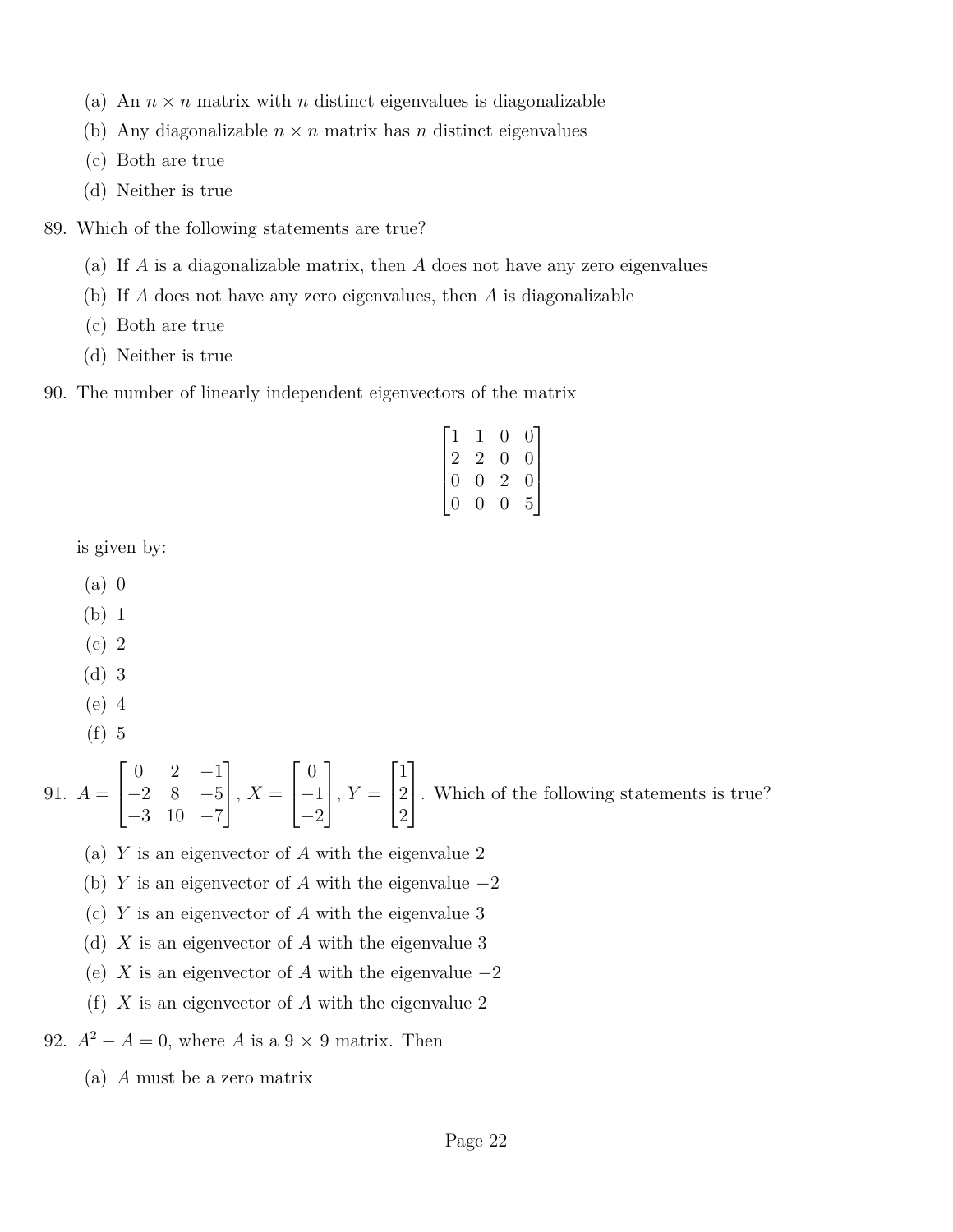- (b) *A* is an identity matrix
- (c) Rank of *A* is 1 or 0
- (d) *A* is diagonalizable

93. The sum of eigenvalues of 
$$
\begin{bmatrix} -1 & -2 & -1 \ -2 & 3 & 2 \ -1 & 2 & -3 \end{bmatrix}
$$
 is  
\n(a) -3  
\n(b) -1

- (c) 3
- (d) 1

94. Let *A* and *B* are square matrices such that  $AB = I$ , then zero is an eigenvalue of

- (a) *A* but not of *B*
- (b) *B* but not of *A*
- (c) Both *A* and *B*
- (d) Neither *A* nor *B*

95. The matrix  $A =$  $\sqrt{ }$  $\overline{1}$ 4 0 0 0 3 0 0 1 3 1 is not diagonalizable over the reals. Why?

- (a) Because *A* does not have any real eigenvectors
- (b) Because *A* does not have any real eigenvalues
- (c) Because *A* does not have three distinct eigenvalues
- (d) Because *A* does not have three independent eigenvectors
- (e) Because *A* is lower triangular
- (f) Because 'diagonalizable' is too difficult to say very quickly

96. What is/are the eigenvector(s) of the matrix  $\sqrt{ }$  $\vert$ 0 0 *a* 0 0 0 0 0 0 1  $\frac{1}{2}$ 

- $(a)$   $(0,0,a)$
- (b)  $(a, 0, 0)$
- $(c)$   $(0, 0, 1)$
- (d) (0*, a,* 0)
- (e) More than one of the above (specify which)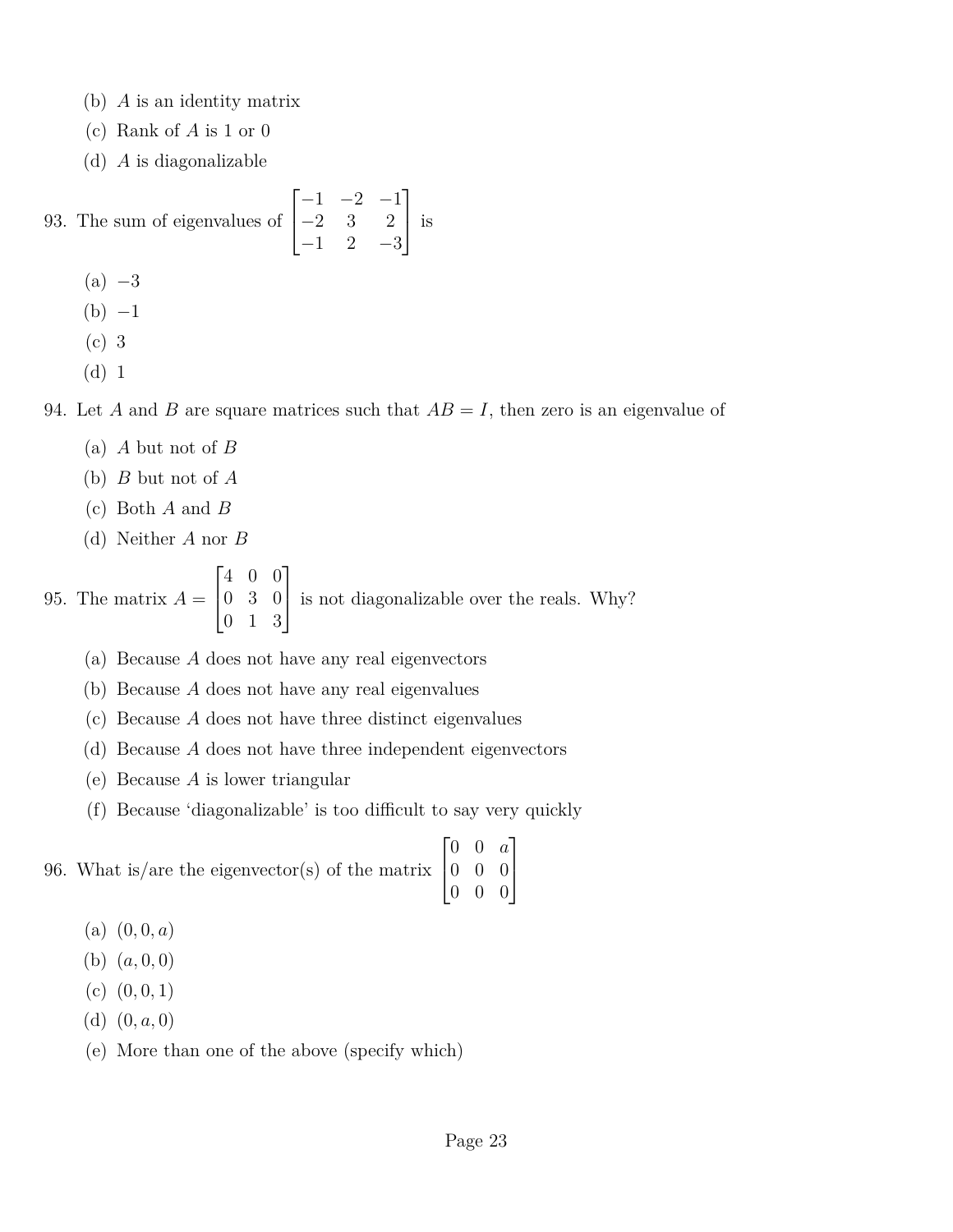- 97. Let A be an  $n \times n$  matrix. Which of the following criteria will ensure that A is diagonalizable over the reals?
	- (a) The characteristic polynomial of *A* splits over the reals
	- (b) The characteristic polynomial of *A* has no repeated roots
	- (c) *A* can be row reduced to a diagonal matrix
	- (d) The rows of *A* are linearly independent.
	- (e) The determinant of *A* is non-zero
	- (f) *A* has *n* distinct real eigenvalues
	- (g) *A* commutes with all diagonal matrices
- 98. Let *A* be an *n* × *n* matrix with real entries. Which of the following statements is *not* necessarily true?
	- (a)  $det(A)$  is non-zero
	- (b) *A* is similar to the identity matrix
	- (c) *A* can be written as the product of elementary row matrices
	- (d) One can row reduce *A* to the identity matrix
	- (e) Zero is not an eigenvalue of *A*
	- (f) The null space of *A* contains only the zero vector
	- (g) The linear transformation  $x \to Ax$ , from  $\mathbb{R}^n$  to  $\mathbb{R}^n$ , is both one-to-one and onto
- 99. Let *A* be an invertible  $5 \times 5$  matrix. Which of the following statements is *false*?
	- (a) All the eigenvalues of *A* are non-zero
	- (b) The kernel of *A* is 0
	- (c) The columns of *A* form a basis for **R**<sup>5</sup>
	- (d) The determinant of *A* is non-zero
	- (e) The image of  $A$  is  $\mathbb{R}^5$
	- (f) The rows of *A* form a basis for **R**<sup>5</sup>
	- (g) There are five distinct eigenvalues

100. Let *A* be an diagonalizable  $5 \times 5$  matrix. Which one of the following statements is *false*?

- (a) The total algebraic multiplicities of all the eigenvalues must equal 5
- (b) The algebraic multiplicity of each eigenvalue must equal the geometric multiplicity of each eigenvalue
- (c) The total geometric multiplicities of all the eigenvalues must equal 5
- (d) All the eigenvalues must be distinct (occur with algebraic and geometric multiplicity 1)
- (e) The determinant of A must equal the product of all the eigenvalues (counted with multiplicity)
- (f) There must exist a basis of  $\mathbb{R}^5$  consisting entirely of eigenvectors of *A*